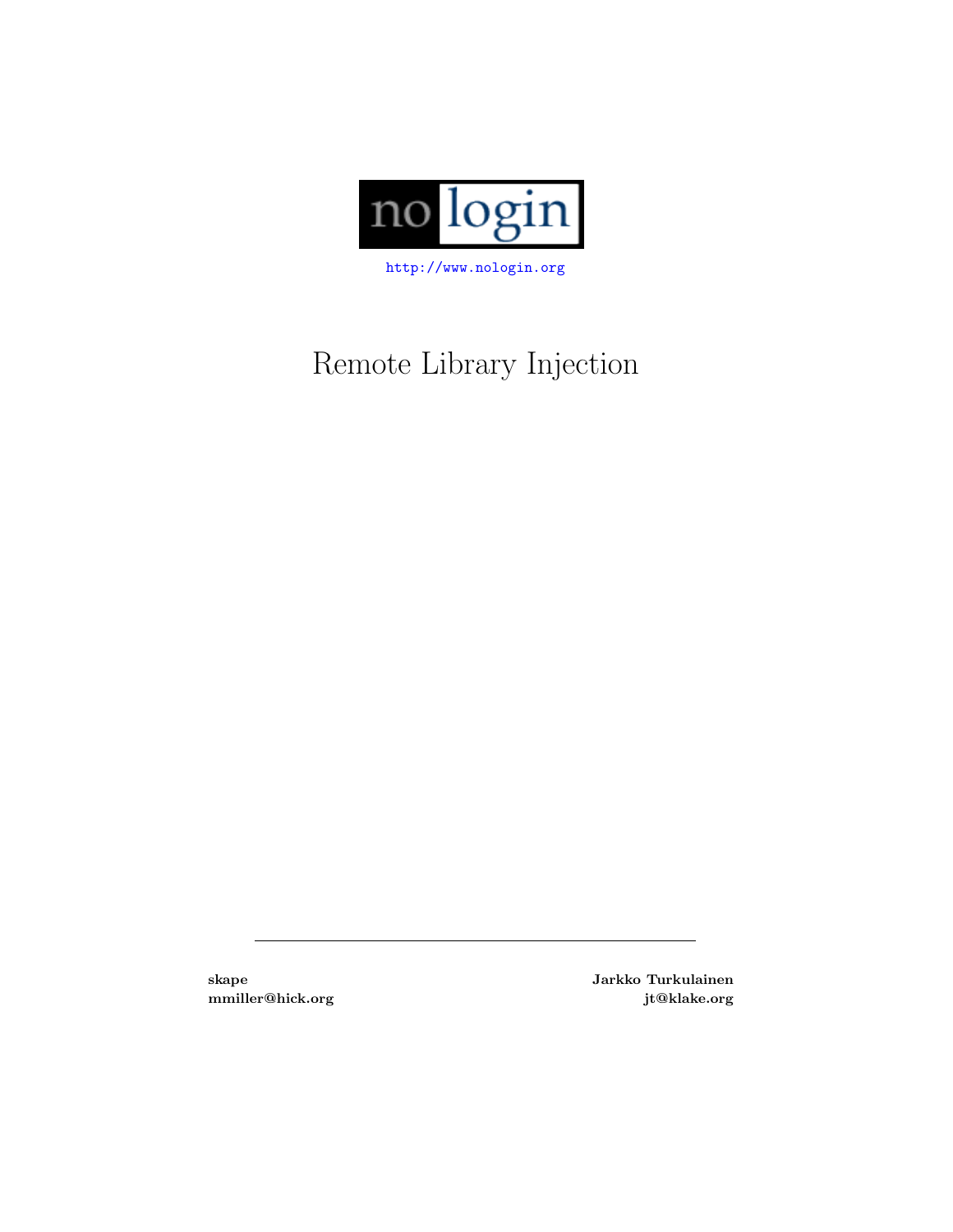# **Contents**

| 1              |                           | Foreword     |                                    | $\bf{2}$         |  |
|----------------|---------------------------|--------------|------------------------------------|------------------|--|
| $\bf{2}$       |                           | Introduction |                                    | $\boldsymbol{4}$ |  |
| 3              | 6<br>Loading a Library    |              |                                    |                  |  |
|                | 3.1                       |              |                                    | 6                |  |
|                | $3.2\,$                   |              | Windows                            | 11               |  |
| $\overline{4}$ | Library Injection Methods |              |                                    |                  |  |
|                | 4.1                       |              |                                    | 13               |  |
|                |                           | 4.1.1        |                                    | 13               |  |
|                |                           | 4.1.2        |                                    | 15               |  |
|                | 4.2                       |              |                                    | 16               |  |
|                |                           | 4.2.1        |                                    | 17               |  |
|                |                           | 4.2.2        |                                    | 21               |  |
| 5              |                           |              | <b>Potential Impacts</b>           | 29               |  |
|                | 5.1                       |              | Worm/Rootkit Deployment Automation | 29               |  |
|                | 5.2                       |              |                                    | 30               |  |
|                | 5.3                       |              |                                    | 30               |  |
| 6              |                           |              | <b>Prevention and Detection</b>    | 31               |  |
|                | 6.1                       | Linux        |                                    | 32               |  |
|                |                           | 6.1.1        | Inspecting Loaded Libraries        | 32               |  |
|                |                           | 6.1.2        | Detecting Function Hooks           | 33               |  |
|                | 6.2                       | Windows      |                                    | 34               |  |
|                |                           | 6.2.1        | Inspecting Loaded Libraries        | 34               |  |
|                |                           | 6.2.2        | Detecting Function Hooks           | 36               |  |
| 7              |                           | Conclusion   |                                    | 37               |  |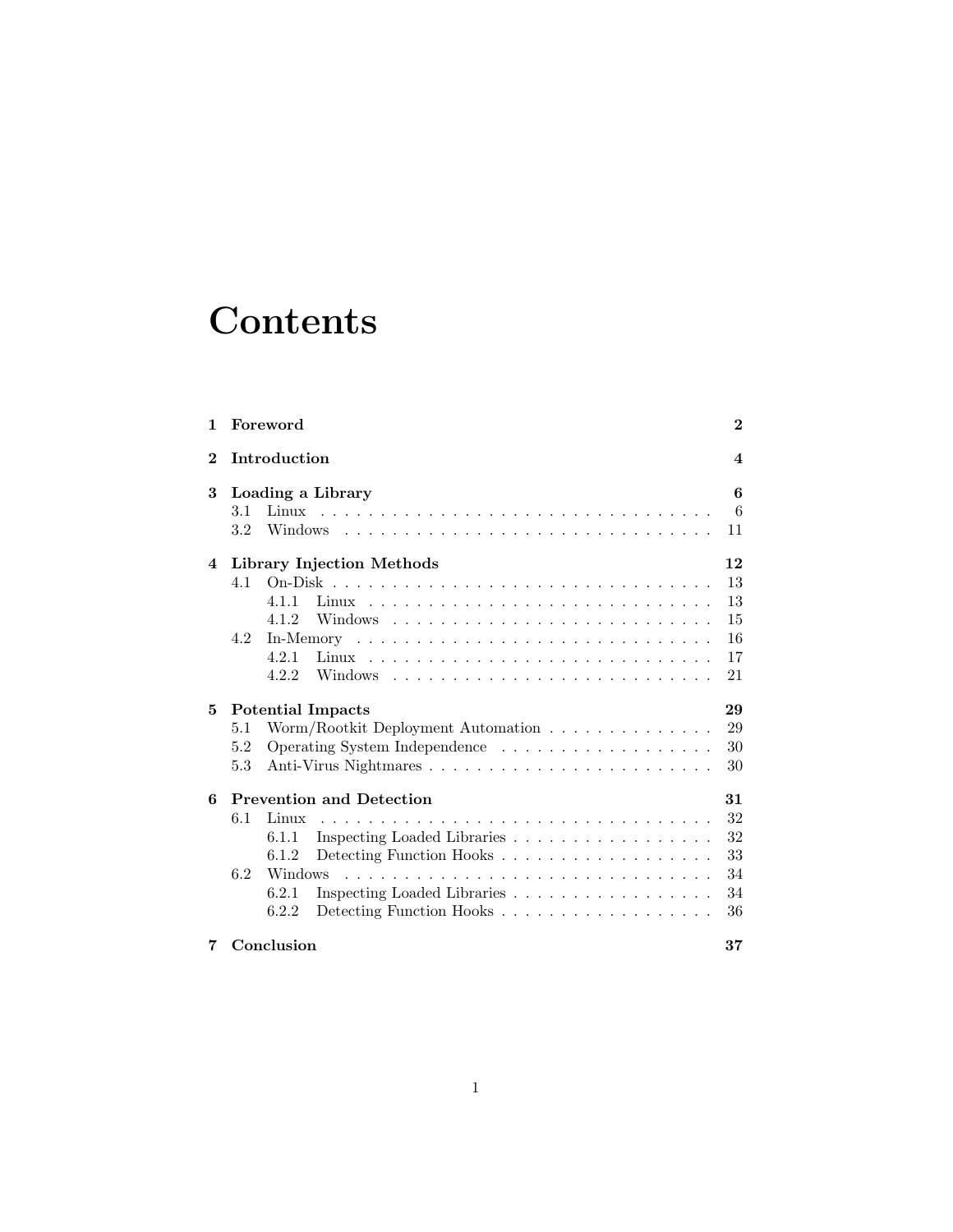## <span id="page-2-0"></span>Chapter 1

## Foreword

Disclaimer: This document was written in the interest of spreading knowledge. Like humans held in bondage, information too wants to be free. As such, the ideas conveyed in this document have been transferred to text to aide information in its patriotic quest. Like the blueprints to constructing a bomb, the text in this document might too be seen as a blueprint to doing something that is seemingly bad. However, like the blueprints to a bomb, there is also a side that is good; namely, the education of the masses. Though one person might make a bomb in the interest of doing damage to others, another person might take the blueprints to gain an understanding of how to defuse a bomb should the need ever arise. It was in this spirit that this document was written. In short, the authors of this document cannot and will not be held liable for how this information is used or abused, much like the people who design bombs are not held responsible for the people they indirectly kill.

In light of the potential danger of reading code that implements the concepts discussed in this document, the authors have opted to not include complete examples of working code. Proof of concept code has, however, been developed for both Linux and Windows.

Please forward any comments, questions, corrections, love letters, or flames to one or both of the authors.

With that, on with the show. . .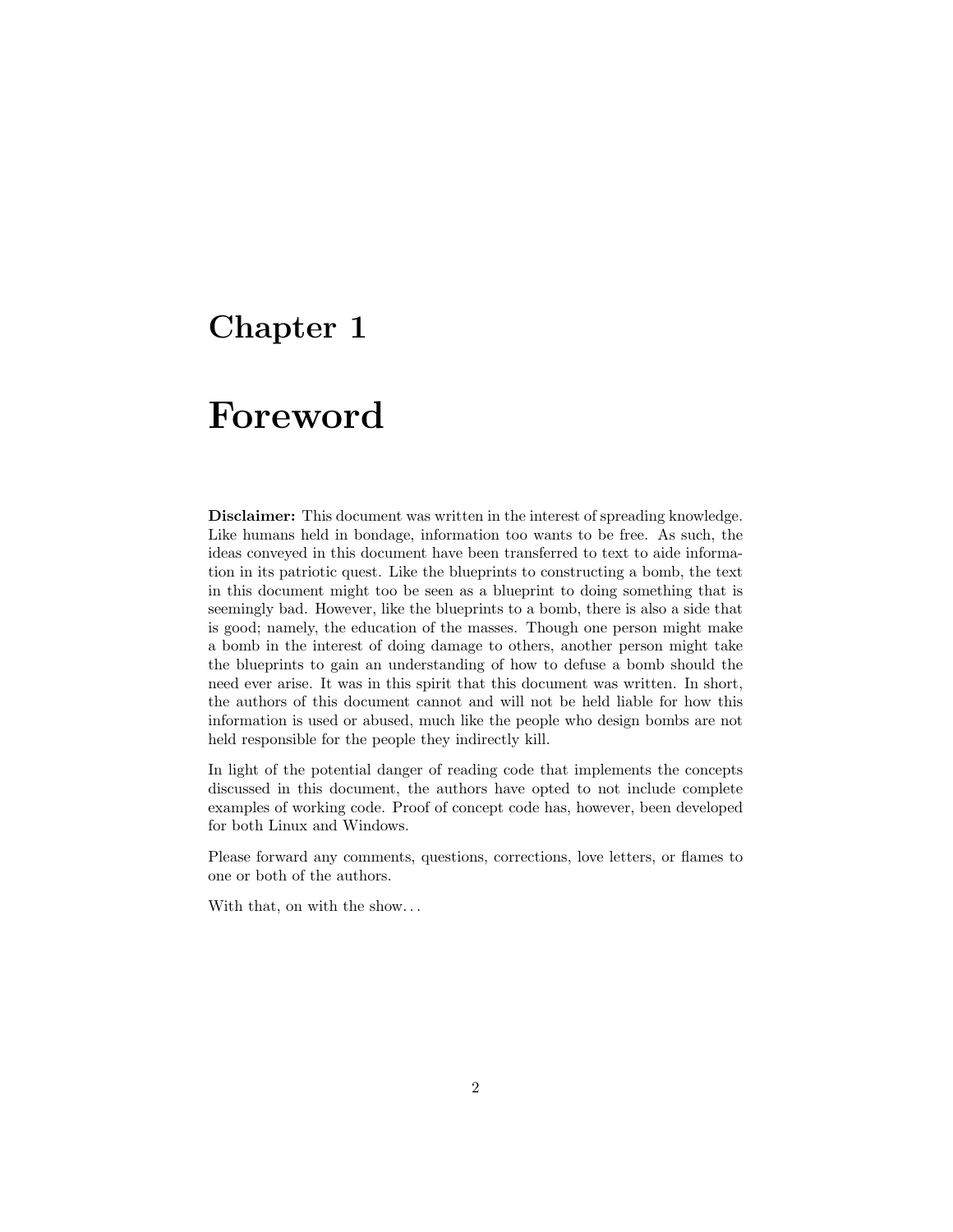The authors would like to thank:

| nologin            | For continued enthusiasm, motivation,       |
|--------------------|---------------------------------------------|
|                    | and editing assistance.                     |
| H D Moore, spoonm, | For theorizing with the authors and offer-  |
| thief              | ing always insightful perspectives.         |
| "The Motivated"    | Everyone who is internally motivated and    |
|                    | driven to learn for their own satisfaction. |
| Family             | For understanding and support (in gen-      |
|                    | eral, not assembly language :-)             |

This document was last modified: April 06, 2004.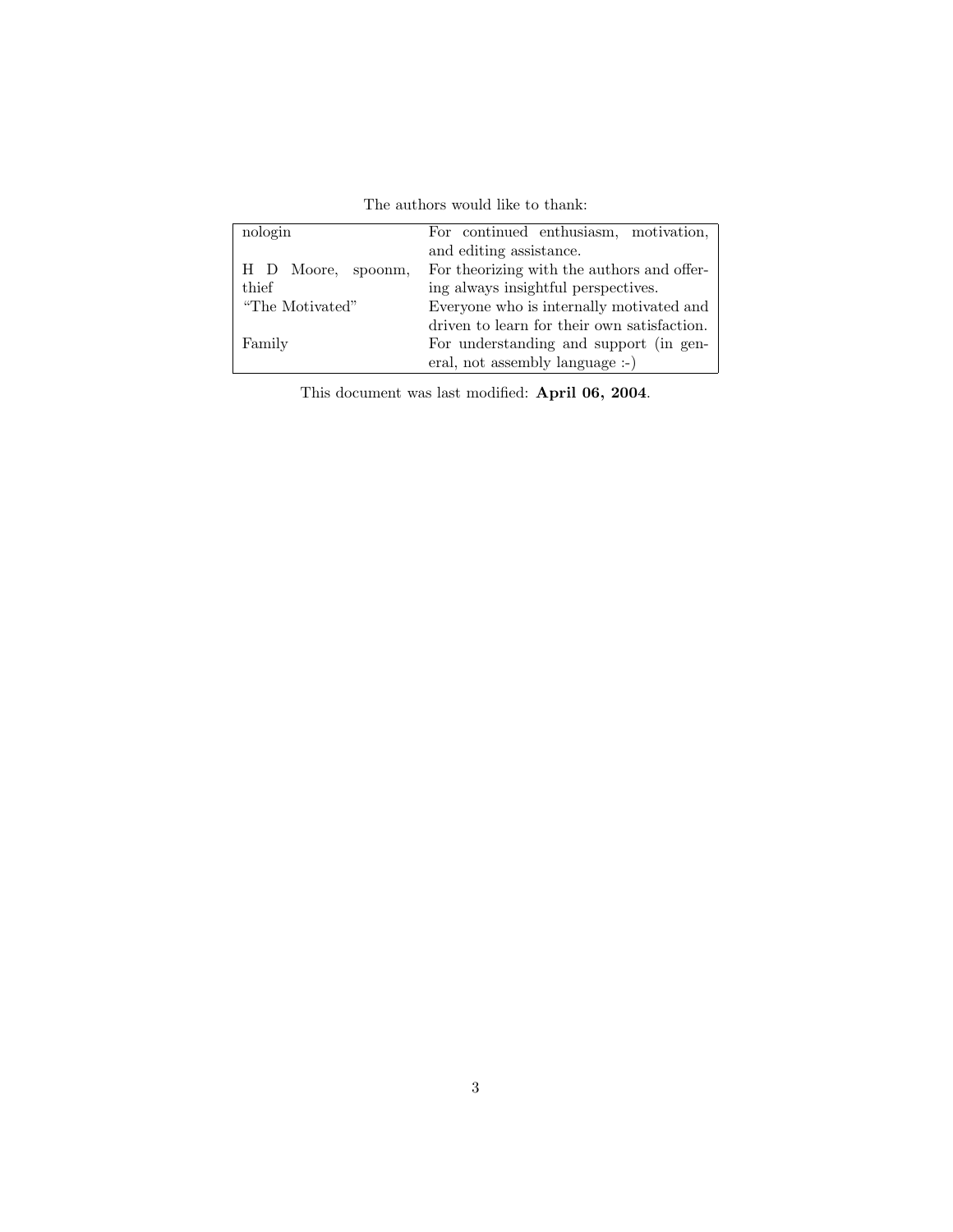## <span id="page-4-0"></span>Chapter 2

# Introduction

Abstract: The common methods currently employed to compromise computers are ineffective and easily detected by standard Anti-Virus practices. Despite this, worm authors continue to use these same approaches, blindly hoping that at least some of the hosts will remain infected long enough for the worm author to make use of them. An alternative to the standard methods of computer compromise involves making use of a more complicated, yet high-yield, solution: library injection. When used in conjunction with a remote vulnerability, such as the DCOM[\[1\]](#page-38-0) vulnerability, library injection can lead to an undetectable compromise at the host level as far as current Anti-Virus detection mechanisms are concerned. The impact from this is far-reaching; so much so that a completely automated, high-retention, operating system independent super-worm is an ever approaching reality.

Library Injection is the process by which a dynamically linked library is injected, or forcibly loaded, into a process' address space. Once loaded, the library exists like any other standard library in that its initialization routines are called and its exported symbols can be resolved through the platform's symbol resolution interfaces. In addition, the loading process resolves all of the library's dependencies, much like the process taken when an application is launched. This provides the library will all the tools commonly exposed to an executable. In short, an injected library has the same amount of flexibility associated with an executable and is capable of running in the context of an existing process.

Unlike executing an application, some methods of library injection are not externally noticeable without non-standard tools, such as Process Explorer[\[14\]](#page-39-0) for Windows. The reason it is not easily noticeable is directly tied to the platform on which the library is injected, but suffice to say that the authors are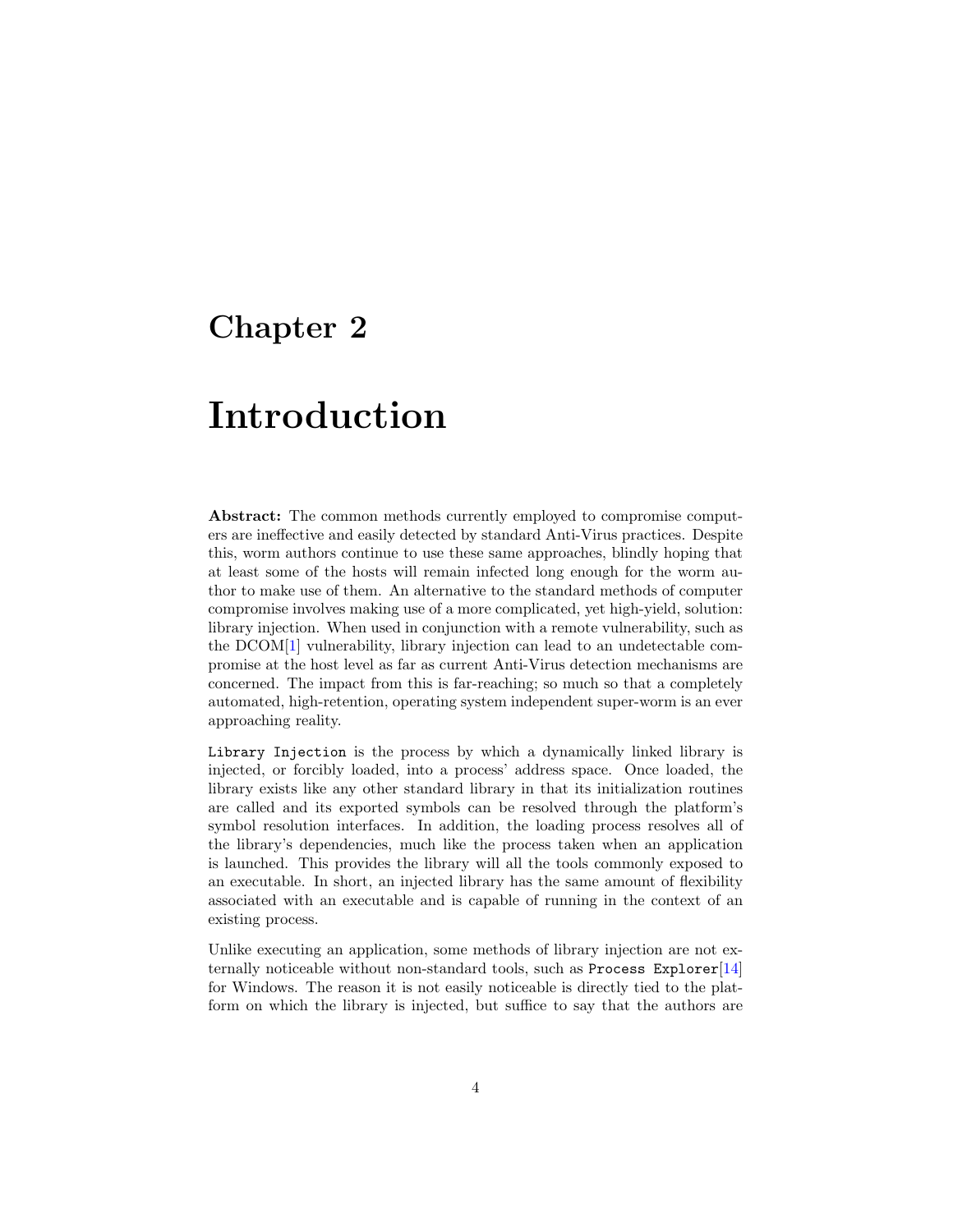aware of no currently employed methodologies by which this can be detected<sup>[1](#page-5-0)</sup>. This topic will be discussed in more detail in the Prevention and Detection chapter [\(6\)](#page-31-0).

The basic process used to perform library injection is directly dependent on the context from which the library is injected from. This means that the methods used to inject a library from the local machine versus injection from a remote connection, such as an exploit, are done by different means. The focus of this paper will be on the injection of libraries over remote connections as it emphasizes the danger of being exposed to a remote exploit that could in turn be exploited by something that makes use of the topics discussed in this document.

At a high level, the approach used to inject a library through a remote exploit is relatively straight forward. An exploit author would employ what is referred to as Multi-Stage Shellcode, or multi-stage payloads, to allow himself the added flexibility of being able to execute arbitrarily large payloads[\[13\]](#page-39-1). The first stage would make use of a second topic, known as File Descriptor Re-use, whereby the exploit attempts to locate the file descriptor from which the exploit originated. Upon successfully locating the file descriptor, the first stage payload would then read in the second, arbitrarily sized, payload and execute it[\[13\]](#page-39-1). It is in this second stage that an exploit author would send the payload for downloading and injecting the library into the process that the exploit has targeted. After the library has been loaded, all bets are off. The potential impacts of a library being injected are discussed in depth in the Potential Impacts chapter [\(5\)](#page-29-0).

Without yet understanding the *how* associated with library injection, it is pertinent to consider potential prevention and detection mechanisms. These would allow a person to defend or acknowledge a compromise that incorporates library injection. These two points will be discussed in the Prevention and Detection chapter [\(6\)](#page-31-0).

Upon completion of this document the authors hope that the reader will have a complete understanding regarding the concept of Library Injection, thus enabling the reader to make educated and intelligent decisions as it pertains to the topic at hand. The following chapters will vary in levels of technical detail, but one should not be surprised to see code snippets and other very low-level details.

<span id="page-5-0"></span><sup>&</sup>lt;sup>1</sup>This does not mean that all library injection methods cannot be detected; rather, it means that current implementations do not have the ability to do so. On-Disk library injection, as discussed later, can and will be detected by Anti-Virus scanners. However, In-Memory library injection will not be.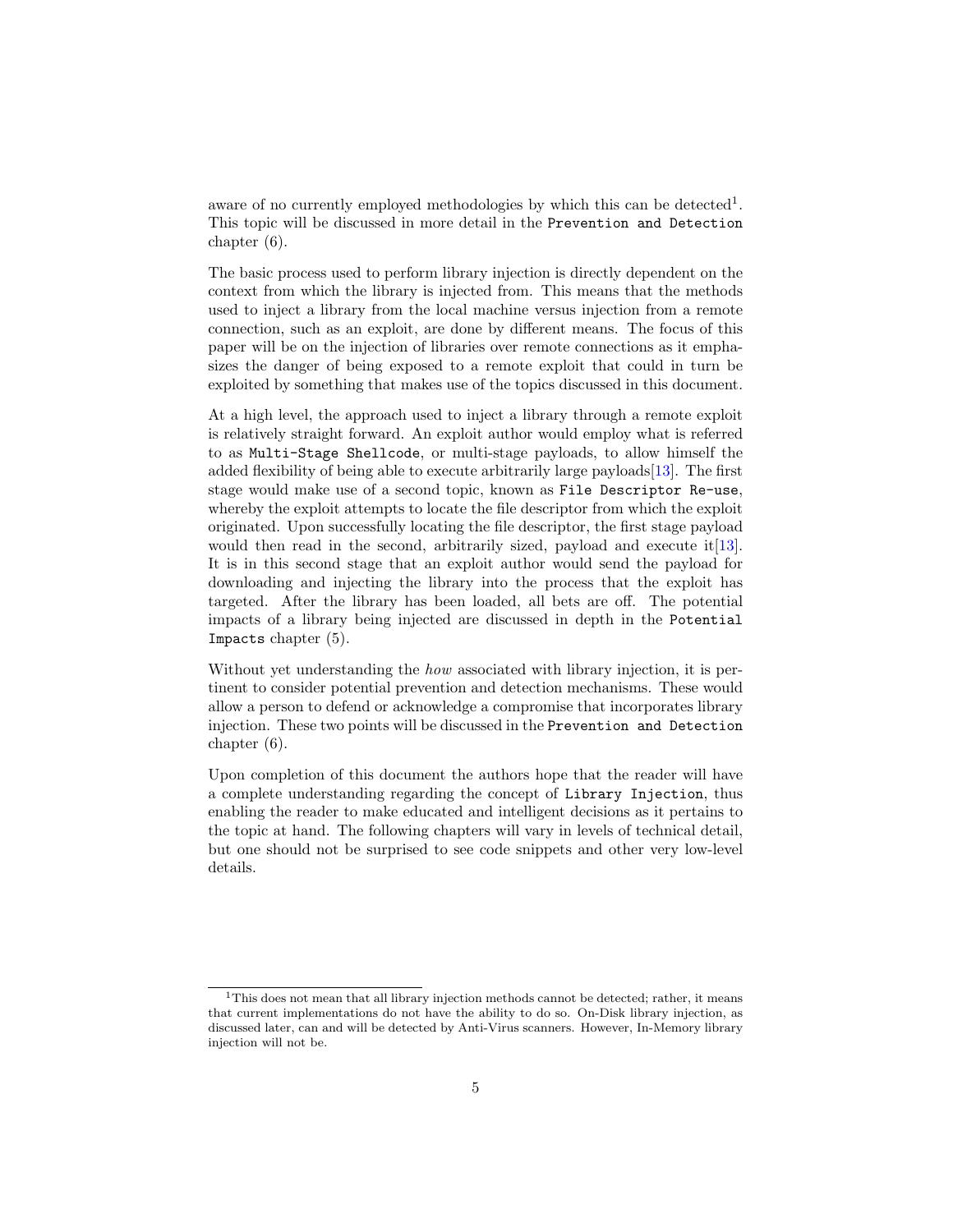## <span id="page-6-0"></span>Chapter 3

# Loading a Library

Before understanding how library injection works, one must understand how a library is loaded in the first place. The interfaces used to do this vary from platform to platform and as such will be analyzed separately for the two platforms of focus in this document: Linux and Windows.

### <span id="page-6-1"></span>3.1 Linux

The standard approach to loading a library in Linux, at least for most distributions, involves making use of the library libdl.so which exports a small number of functions for interfacing with dynamically loaded libraries. These functions are actually wrappers for functions that are exported in libc.so. The three core functions that libdl.so provides are:

1. void \*dlopen (const char \*filename, int flag);

This function opens a library, specified by filename and takes one or more flags that control things such as imported symbol resolution. Upon success, dlopen will return an opaque pointer to the context associated with the library. In the case of glibc, this opaque pointer is actually a struct link map pointer as found in link.h. Upon failure, the return will be NULL.

One thing to note is that dlopen will indirectly cause the calling of the init symbol, or more correctly the symbol marked as a constructor, in the library that is loaded. The constructor symbol can be seen as being analogous to main in an application. Unlike main, however, the constructor symbol must not block.

2. void \*dlsym(void \*handle, char \*symbol);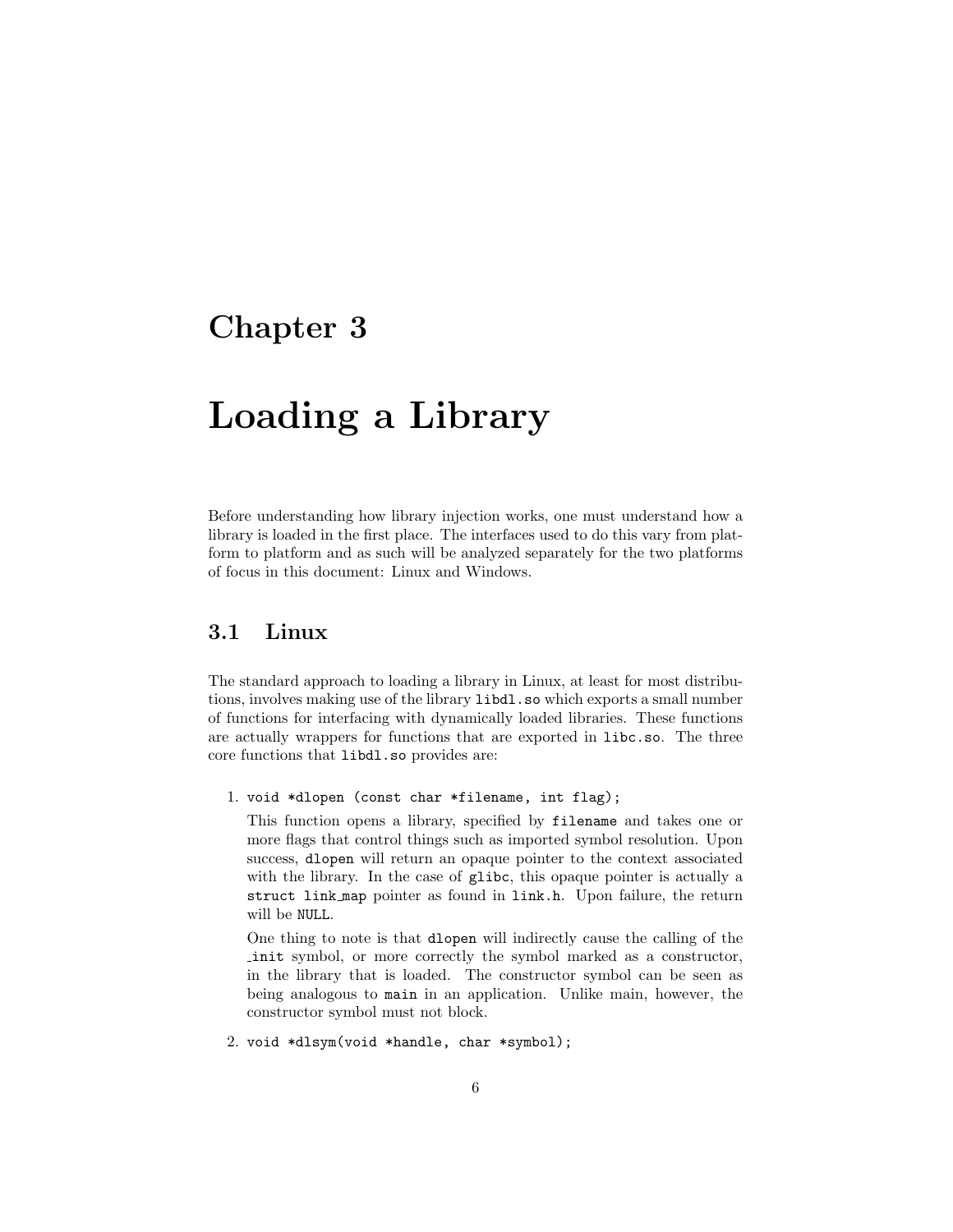This function takes the opaque pointer retuned from dlopen as the handle argument and the name of a symbol (e.g. gethostbyname) as the symbol argument. On success, a pointer to the absolute VMA of the symbol is returend. If the symbol does not exist in the library passed in, the return value will be NULL.

3. int dlclose (void \*handle);

This function will unload a previously loaded library by passing the opaque pointer that was returned from dlopen as the handle argument. Upon success, zero will be returned. Otherwise, non-zero is returned.

Like dlopen, dlclose has the property of indirectly calling the fini symbol, or more correctly the symbol marked as a destructor, in the library that was loaded. This can be seen as analogous functionality to registering a handler with atexit, but instead of running at process exit, the destructor runs when the library is unloaded.

Though these three functions provide the basic functionality needed to interface with dynamically loaded libraries, they are not linked to or used by all applications. Many applications have no need to interface with the dynamic loader outside of initially resolving and loading dependent libraries which is taken care of behind the scenes during the initialization portion of execution. As such, one cannot assume that libdl.so will be loaded in the context of a given process. This fact will become important later during the chapter on Library Injection Methods [\(4\)](#page-12-0).

Fortunately, it is possible to interface with the dynamic loader without having to worry about whether or not libdl.so is loaded. Instead, one can use a set of similar functions that are exported from libc.so. Those functions and their descriptions are as follows:

1. void \*\_dl\_open (const char \*file, int mode, const void \*caller); This function supplies the exact same functionality that dlopen from libdl.so provides. However, its calling convention differs such that instead of using cdecl like libdl.so does, \_dl\_open uses fastcall whereby arguments are passed in registers instead of on the stack. For IA-32, arguments are passed in the following registers:

 $eax = file$  $edx = mode$  $exc = caller$ 

The return value is exactly the same as dlopen.

2. void \*\_dl\_sym (void \*handle, const char \*name, void \*who);

This function supplies the exact same functionality that dlsym from libdl.so provides. Like \_dl\_open, \_dl\_sym uses fastcall linkage. For IA-32, arguments are passed in the following registers: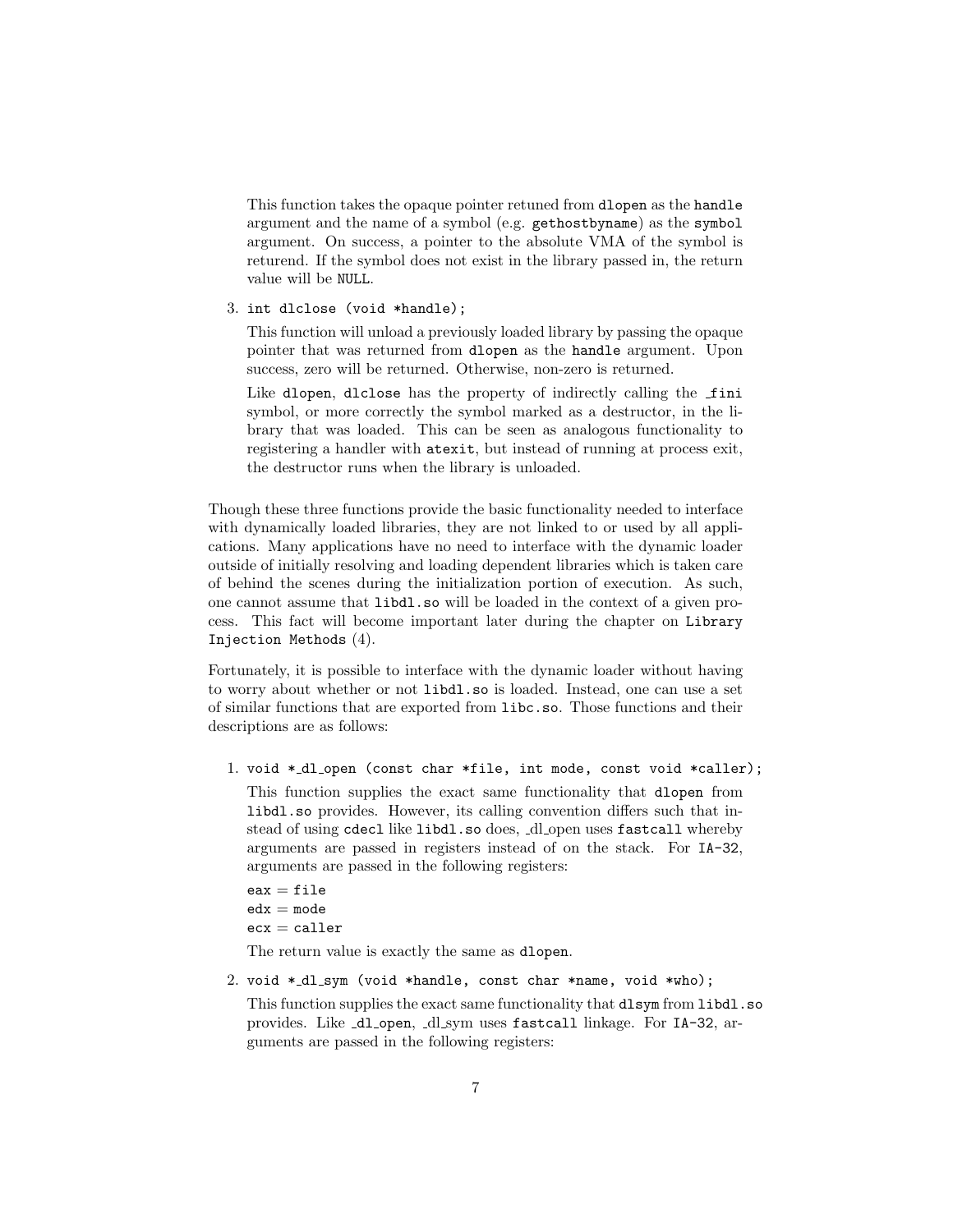- $eax = handle$  $edx = name$
- $exc = who$

The return value is exactly the same as dlsym.

3. void  $d$ -close (void  $*$ -map);

This function supplies the exact same functionality that dlclose from libdl.so provides. This function also uses fastcall. The map argument is passed in the eax register on IA-32.

Though it is not a requirement that an application link to libc.so, nearly every dynamically linked application does. Given this fact and combining it with the knowledge that libdl.so is not always loaded, libc.so can be seen as the least common denominator for interacting with the dynamic loader, at least through a set of exposed functions. As such, this concept needs to be understood before any attempts are made to write reliable code for loading a library in the context of an arbitrary process. In reality, the only function that is necessary for loading a library is \_dl\_open.

With the function necessary to load a library identified, it would seem like everything is complete. However, this is not the case. One consideration that needs to be made is the fact that the VMA for  $\text{-d}$ -open may vary from installation to installation depending on a number of things, not the least of which is the fact that the machine may make use of Address Space Layout Randomization, or ASLR[\[9\]](#page-38-1). When ASLR is in use, library base addresses will be randomized such that they do not load at the same address during every execution of a given application. This means that hard-coding a static VMA for \_dl\_open is out of the question as it will never work properly. Given this hurdle a non-trivial process can be taken to locate the VMA of \_dl\_open that works regardless of whether or not ASLR is in use. That process is outlined as follows:

1. Walk process address space searching for ELF signatures

The first step in the long trek involves walking process address space in PAGE SIZE increments and comparing the first four bytes of a given page with ELFMAG, the four byte ELF signature. The problem here is that since valid address ranges are unknown in the given context the code must be written such that it can test for invalid addresses and not crash the application. The solution to this problem comes in the form of system call abuse.

System call abuse is a method by which one uses a system call in a way that it was not intended to be used. In this case, a system call can be used to validate a memory address due to the inherent fact that some system calls will return the error EFAULT if an invalid pointer is passed in. One such system call is the access system call. The access system call is prototyped as: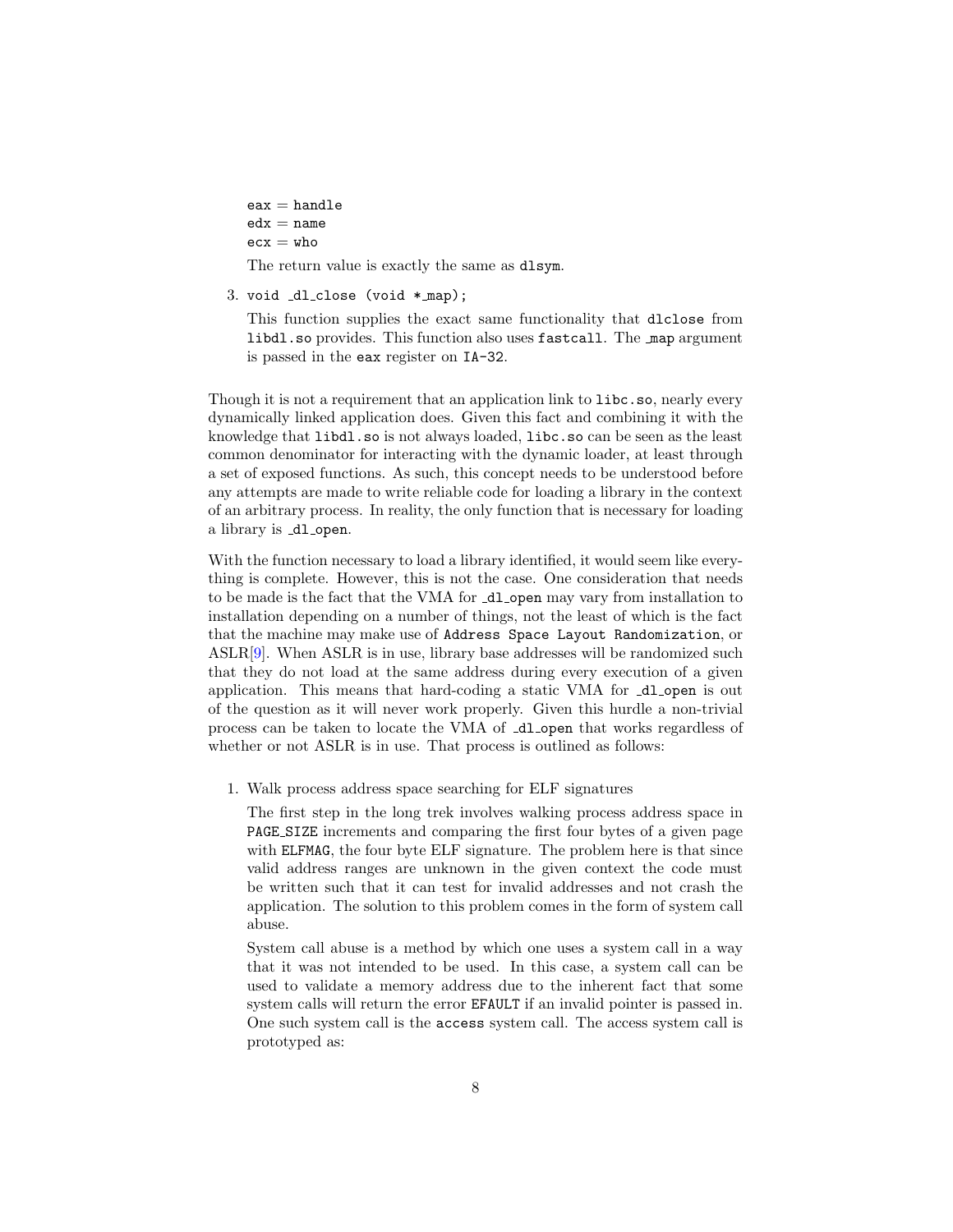int access(const char \*pathname, int mode);

The pathname argument, which is passed as ebx on IA-32, can be used as the point of address validation. By passing in an invalid address, the access system call will return EFAULT in the case that the pointer happens to be unreadable. If it is not unreadable, another error code will be returned and that is a clear indication that the address is valid. If an unreadable address is encountered or a readable address that does not match the ELF signature, the current address being tried should be incremented by PAGE SIZE and the loop should repeat itself. If a readable address is found that matches the ELF signature, the next step is taken. This address will henceforth be referred to as the absolute base address.

2. Check ELF image type

Upon finding a readable page that matches the ELF signature, the next step in the process is to verify that the ELF image at the absolute base address is a library, not an executable. This is done by checking to see if the e type field of the ELF header is set to ET DYN. If it is not, the current base address is incremented by PAGE SIZE and the the loop goes back to step 1. If the ELF image at the absolute base address is a library, the next step is taken.

3. Enumerate the Program Header Table

After determining that the image at the address is not only an ELF binary, but also an ELF library, it becomes pertinent to locate the dynamic linkage information that the library provides to the dynamic loader in order to facilitate the resolving of dynamic symbols and the names of said symbols. The way that the library does this is by having a mappable segment for the dynamic section of the binary<sup>[1](#page-9-0)</sup>. This mapping information is stored in the Program Header Table and each mappable segment has a type that is used to instruct the interpreter of the library as to how to interpret the contents of the mapped segment. In the case of the dynamic section, the program header type, or the p\_type field, is PT\_DYNAMIC.

In order to locate the PT DYNAMIC entry, the Program Header Table must be enumerated. The base address of the table is calculated by adding the absolute base address with the e phoff attribute of the ELF header. The number of entries in the table is stored in the ELF header in the e phnum attribute. Enumeration is then done with standard pointer path as would be expected during the enumeration of an array of a given data structure. During the enumeration process, each entry's p\_type attribute is compared to PT DYNAMIC. If a match is not located, the loop increments to the next index and continues. Otherwise, if a match is found, the dynamic section mapping information has been located. The field of interest for the dynamic entry is the position field which holds that file offset to the dynamic section entry's content. This offset is where the actual dynamic

<span id="page-9-0"></span><sup>&</sup>lt;sup>1</sup>The dynamic section is sometimes referred to as '.dynamic'.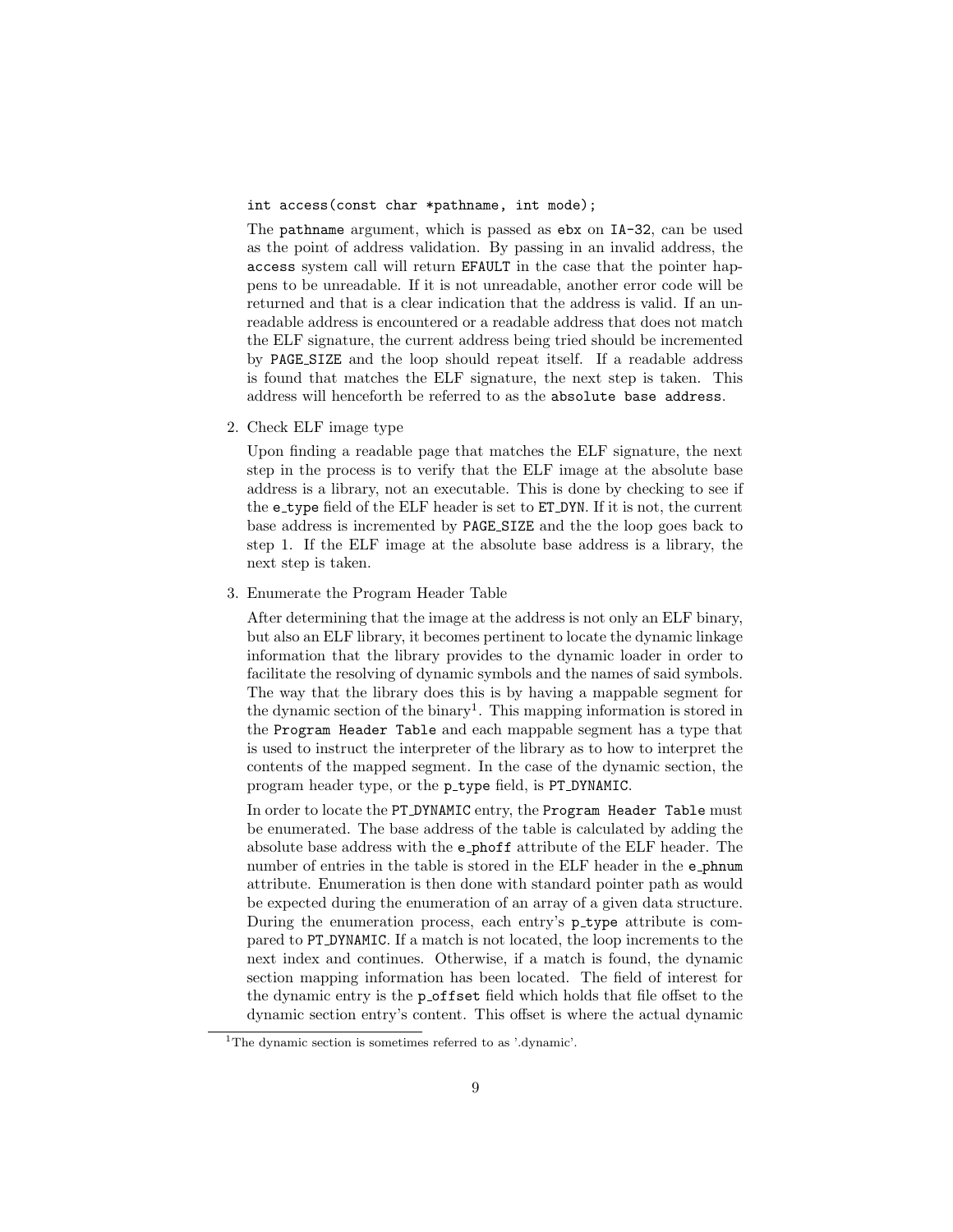linkage information is stored. To convert it to an absolute address, all that is necessary is to add the absolute base address with the offset specified in p\_offset.

If no PT DYNAMIC entry is located, the absolute base address is incremented by PAGE SIZE and the loop starts over at step 1.

4. Enumerate the dynamic section

Once the dynamic section entry's content has been located, dynamic linkage information can then be extracted such that it can later be used to resolve the symbol  $\Delta$ l open. There are two values that need to be extracted from the section. The first of these values is the offset to the dynamic symbol table. This table holds an array of ElfXx Sym structures that make up the group of exported symbols that the library allows external pieces of code to interact with. This value is identified by the DT SYMTAB identifier. The second of the two values is the string table associated with the dynamic symbol table. This is needed due to the fact that the name of the symbol must be compared with  $\Delta$ l open in order to determine if it is the right symbol or not. This value is identified by the DT STRTAB identifier.

The dynamic section entry's content is composed of an array of ElfXx Dyn structures. Each array entry correlates an identifier with a given value. In the case of DT SYMTAB and DT STRTAB, this value is an offset from the start of the file to their respective contents. If neither of the two identifiers can be located or only one of the two can be located, the absolute base address is incremented by PAGE SIZE and the loop starts over at step 1. Once both identifiers are located, the absolute base address should be added to both of them in order to convert them into absolute addresses.

5. Enumerate the dynamic symbol table

The last step of the process involves enumerating the each of the dynamic symbol table entries and comparing each entry's symbol name with dl open. This is done by adding the symbol's st name attribute to the address of the dynamic symbol string table. The result should give back a null terminated string for the name of the symbol. If the symbol names do not match, the loop is repeated. Otherwise, the  $\Delta$ -open symbol has been found and the absolute address can be calculated by adding the st\_value attribute to the absolute base address of the library. The result is a direct virtual address that can be used to call the function.

One consideration that must be kept in mind during this phase is that it is possible that a the symbol will not be located in a library. For instance, if ld-linux.so is loaded before libc.so, which it nearly always is, the symbol resolution code will encounter ld-linux.so symbols before libc.so symbols. As such, the symbol resolution code must be robust enough to handle the scenario where it does not find any matching symbols. One approach to doing this involves doing a check at the beginning of the symbol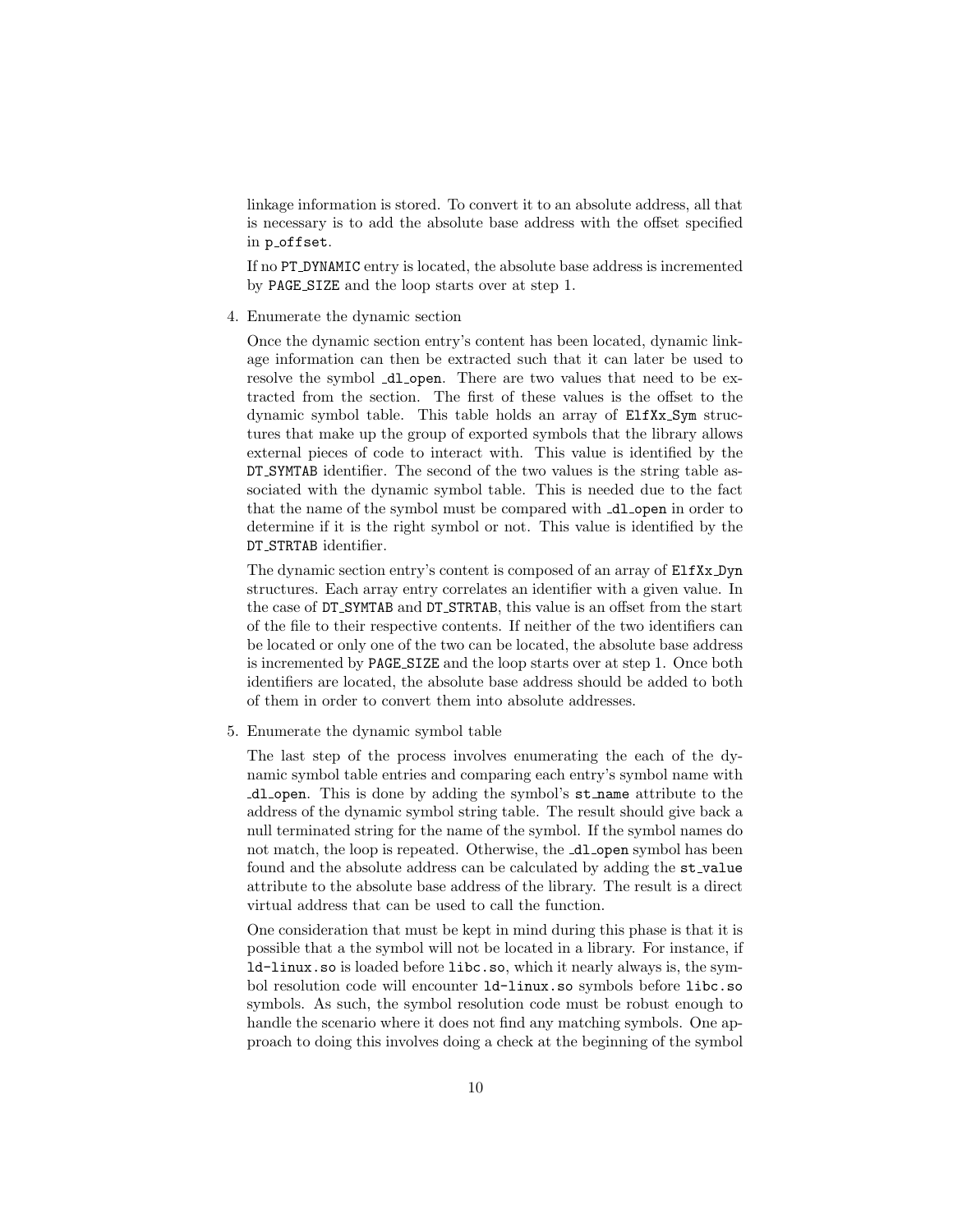enumeration loop to see if the current symbol's address has gone past or is equal to the dynamic symbol string table's address. In the event that this is true, the absolute base address is incremented by PAGE SIZE and the loop starts back at step 1. If the current symbol address is not greater than or equal to the dynamic symbol string table's address, it is safe to assume that it is still still within the symbol table<sup>[2](#page-11-1)</sup>.

With the absolute memory address of  $\Box$ d open located, all that's left to do is load the library itself by calling the function.

### <span id="page-11-0"></span>3.2 Windows

Loading a library on Windows, at least in the context of a payload, is nowhere near as complex as Linux. This is due to the fact that Windows exposes a position independent method for enumerating the loaded library list. This is important because it allows one the ability to walk the symbol tables in all of the libraries or in a specific library with relative ease. The specific implementation for doing this is described in Understanding Windows Shellcode[\[13\]](#page-39-1) and in Windows Assembly Components[\[2\]](#page-38-2).

<span id="page-11-1"></span><sup>2</sup>This assumes that the dynamic symbol string table occurs after the dynamic symbol table in memory. The current linker implementation on all the versions of Linux known to the authors links libraries in this fashion. If this were not the case, an alternative solution would be necessary.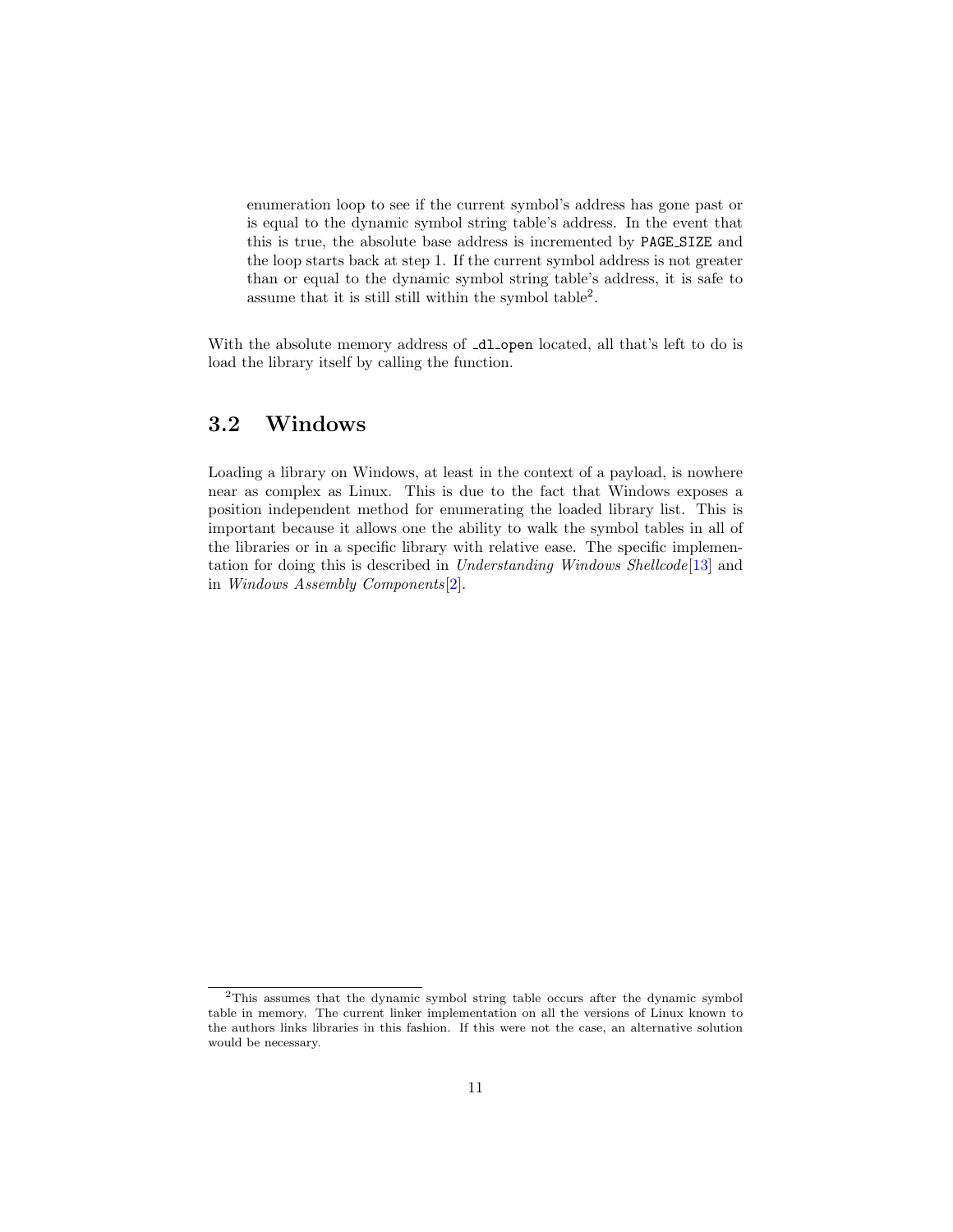## <span id="page-12-0"></span>Chapter 4

# Library Injection Methods

This document will discuss two methods by which a library can be injected remotely. The two methods only differ in approach, but have the same desired goal as outlined in the introduction. The first of these methods is known as On-Disk Library Injection which, as the name implies, means that the library is written to disk and then loaded into the process' address space. The second of these methods is known as In-Memory Library Injection which entails loading the library entirely from memory without any disk activity at all.

The On-Disk method is the easiest of the two methods but also has the highest risk of detection. At the time of this writing, Anti-Virus software is capable of performing On-Access virus scanning which means that the virus scanner will perform virus checks when a file is accessed, such as when editing or execution  $occurs[11]$  $occurs[11]$ . This means that when the payload used during the conceptual exploit writes the library to disk, those writes will undergo analysis by the virus scanner and potentially be detected. Not only that, but the library will also potentially undergo scanning upon opening and reading of the library during the loading phase. If the library is detected as a virus, the show stops there. As such, the On-Disk method should be seen as an inferior method as it suffers from the same problems that plague the downloading and subsequent execution of an actual executable.

The second method, In-Memory injection, is far less detectable. In fact, as stated in the introduction, the authors' are aware of no virus scanners that, as they stand at the time of this writing, are capable of detecting this method. Though virus scanners may detect earlier phases, such as the exploit transmission over the network, they cannot currently detect the actual library loading which is the focus of this document.

The following sections will discuss the two implementations in detail and explain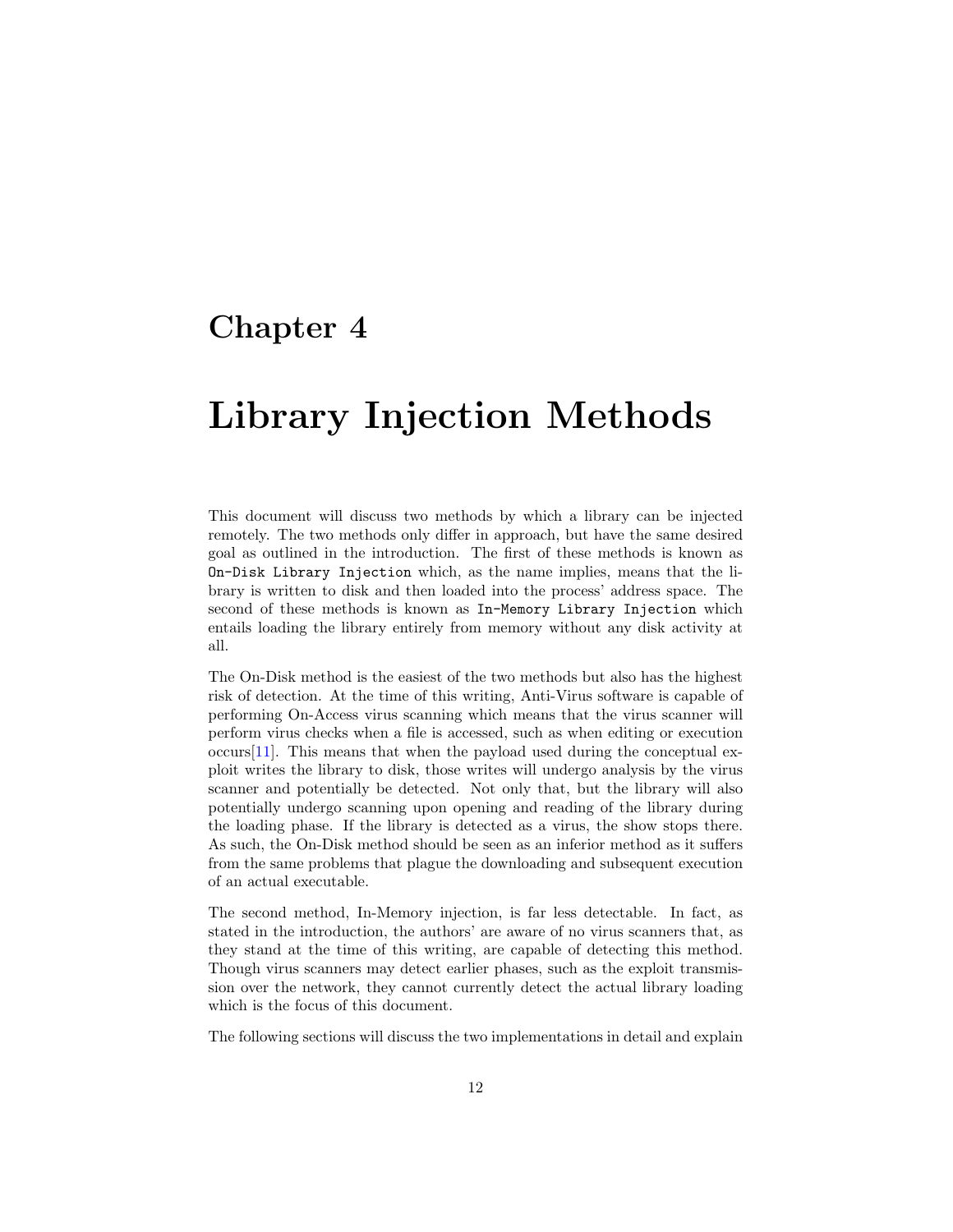how one might approach implementing them across multiple platforms.

### <span id="page-13-0"></span>4.1 On-Disk

As noted above, the On-Disk method is the process by which a library is written to disk and subsequently loaded into a process' address space. The logical steps taken to do this are exactly the same between Linux and Windows, but varies greatly in implementation due to some hurdles that must be jumped due to the fact that the injection payload, or the things that actually perform the library injection, is running as shellcode. This means that standard library functions and most luxuries afforded to programmers of a given platform cannot be used, at least not directly. Regardless of how detectable the On-Disk approach is, it is nonetheless a viable method of injecting a library.

On both UNIX and Windows, the general approach to implementing the On-Disk method involves writing a payload that reads in the library from a file descriptor and then writes it somewhere on disk. Once the library is completely downloaded, the payload would then call the respective library loading methods for a given platform.

The following subsections will outline the implementation of the On-Disk method for both Linux and Windows. The concepts applied to Linux are common to most UNIX variants.

#### <span id="page-13-1"></span>4.1.1 Linux

The Linux implementation of the On-Disk library injection method on Linux involves the steps listed below. The steps are written as if they would be implemented in the context of the payload sent in the second stage of an exploit as described in the introduction. The payload begins after the first stage has jumped into it. The file descriptor that the second stage was read in from, henceforth referred to as the "socket", is available to the second stage for continued re-use.

1. Open a file on disk to hold the library

Open an arbitrary pathname, such as /tmp/a.so, for writing and preserve the file descriptor for later use. This is where the library will be downloaded to. To do this, the open system call is used.

2. Read the library's length from the socket

Read the four byte length of the library and store it for later use. This step can be optimized by passing the MSG WAITALL flag to the socket recv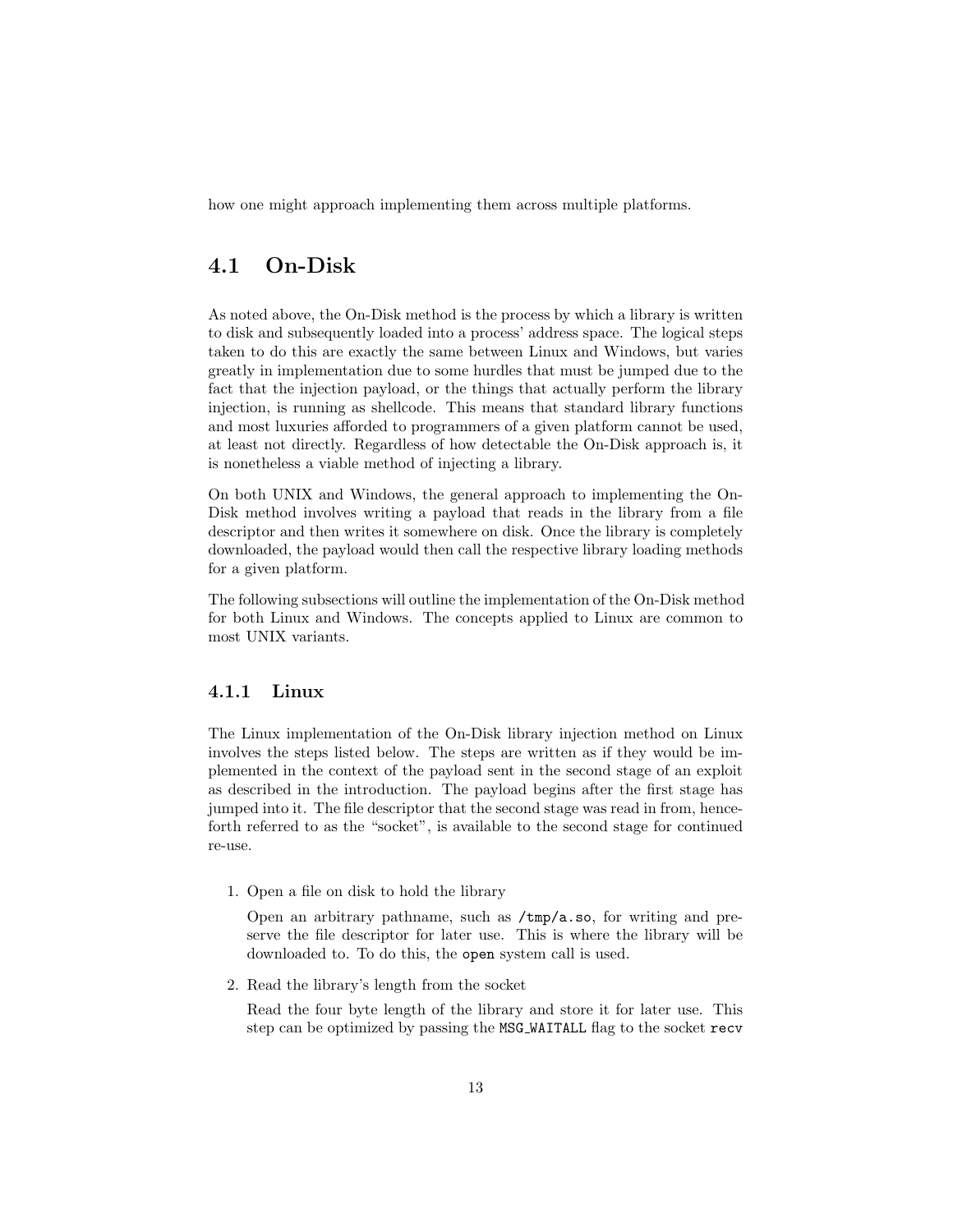system call and passing 4 bytes for the len argument. This step makes it possible to know exactly how many bytes should be read from the socket.

3. Read a chunk of the file from the socket

Read an arbitrarily sized chunk no larger than the amount of data left to read into an intermediate buffer, such as a stack allocated buffer. Save the number of bytes read as returned from the socket recv system call for use in the next two steps.

4. Write the chunk to the opened file on disk

Write the contents of the buffer that was read in from the socket to the file descriptor that was opened for the library. This write operation, using the write system call, should use the number of bytes actually read from the socket as the len parameter.

5. Subtract the number of bytes read from the library's length

Subtract the number of bytes that were read from the socket from the length of the library that was read in during step 2. This is used to track how many bytes are actually left to be read from the socket.

6. If the length is non-zero, repeat steps 3-6

If the amount of length of the library left to be read is not yet zero, that indicates that there is more data to be read. As such, steps 3-6 should be repeated until the length does drop to zero.

7. Close the library's file descriptor

After the entire library has been read in, the file descriptor for the library should be closed.

8. Find the VMA for  $\Delta l$ -open

Before loading the library, the  $-d$ **l** open function must be resolved. The process to do this is discussed in the section on Loading a Library for Linux  $(3.1)$ .

9. Call  $\Delta$ -dl open with the path to the library

After the address of  $\text{d}l$  open has been determined, all that remains is to actually load the library from the disk. The path argument should be set to the name of the file that was passed in to step 1. The mode parameter should be set to 0x80000000 OR'd with the binding mode desired, such as RTLD NOW or RTLD LAZY.

Once  $\text{\_dl\_open}$  returns the library will either have been loaded successfully or will have failed to load. Validation as to what happened can be done by analyzing the return value.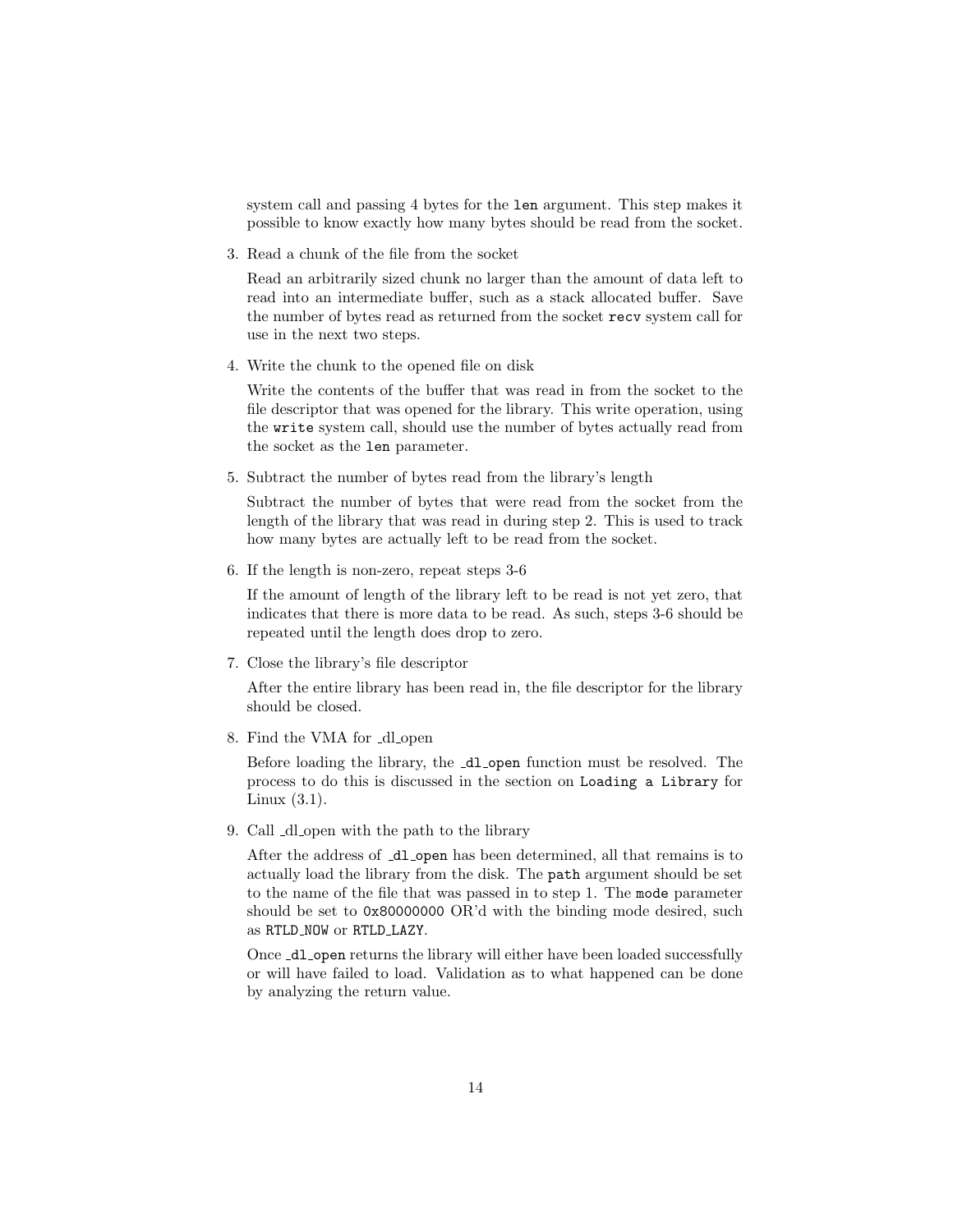### <span id="page-15-0"></span>4.1.2 Windows

The Windows implementation of On-Disk library injection is conceptually the same as the Linux approach. The steps outlined below are written in the context of a second stage payload that re-uses the file descriptor, henceforth referred to as the socket, from the first stage loader[\[13\]](#page-39-1). The basic process involves reading a library in from the socket, writing it to disk, and finally loading it via the dynamic library loading interface exposed by the operating system. The approach is compatible with both Windows 9X and NT-based versions of Windows.

1. Load required libraries and resolve required symbols

In order to be able to read from the socket, write to disk, and eventually load the library, the required libraries and symbols must be loaded and resolved. This step is common to most Windows payloads due to the fact that using system calls directly is discouraged and unreliable<sup>[1](#page-15-1)</sup>. The libraries that the On-Disk technique is directly dependent on are KERNEL32.DLL and WS2 32.DLL. The first DLL exposes standard file operation functions as well as providing the dynamic library loading interface. The second DLL exposes the Windows Socket API for use when reading from the socket. The functions depended upon and the library that they are exported from are listed below:

| Library      | <b>Required Function</b> |
|--------------|--------------------------|
| KERNEL32.DLL | LoadLibraryA             |
|              | CreateFileA              |
|              | WriteFile                |
| $WS2_32.DLL$ | recy                     |

2. Create the library on disk

Before downloading the library, a file must first be created on disk to store it. This is accomplished by using the CreateFileA function which, on success, returns a handle to the opened file. The filename associated with the library is arbitrary, but for the purposes of this description will be referred to as inject.dll.

3. Read the length of the library from the socket

A four byte length should be read in from the socket before downloading the library. This makes it possible to know exactly how many bytes should be downloaded. This is done by calling recv on the socket that the first stage loader passed in. An important thing to note is that it may be possible for recv to return less than four bytes. Windows implementations of recv do not support the MSG WAITALL flag and as such do not allow

<span id="page-15-1"></span> $1$  Understanding Windows Shellcode<sup>[\[13\]](#page-39-1)</sup> has more details on this topic.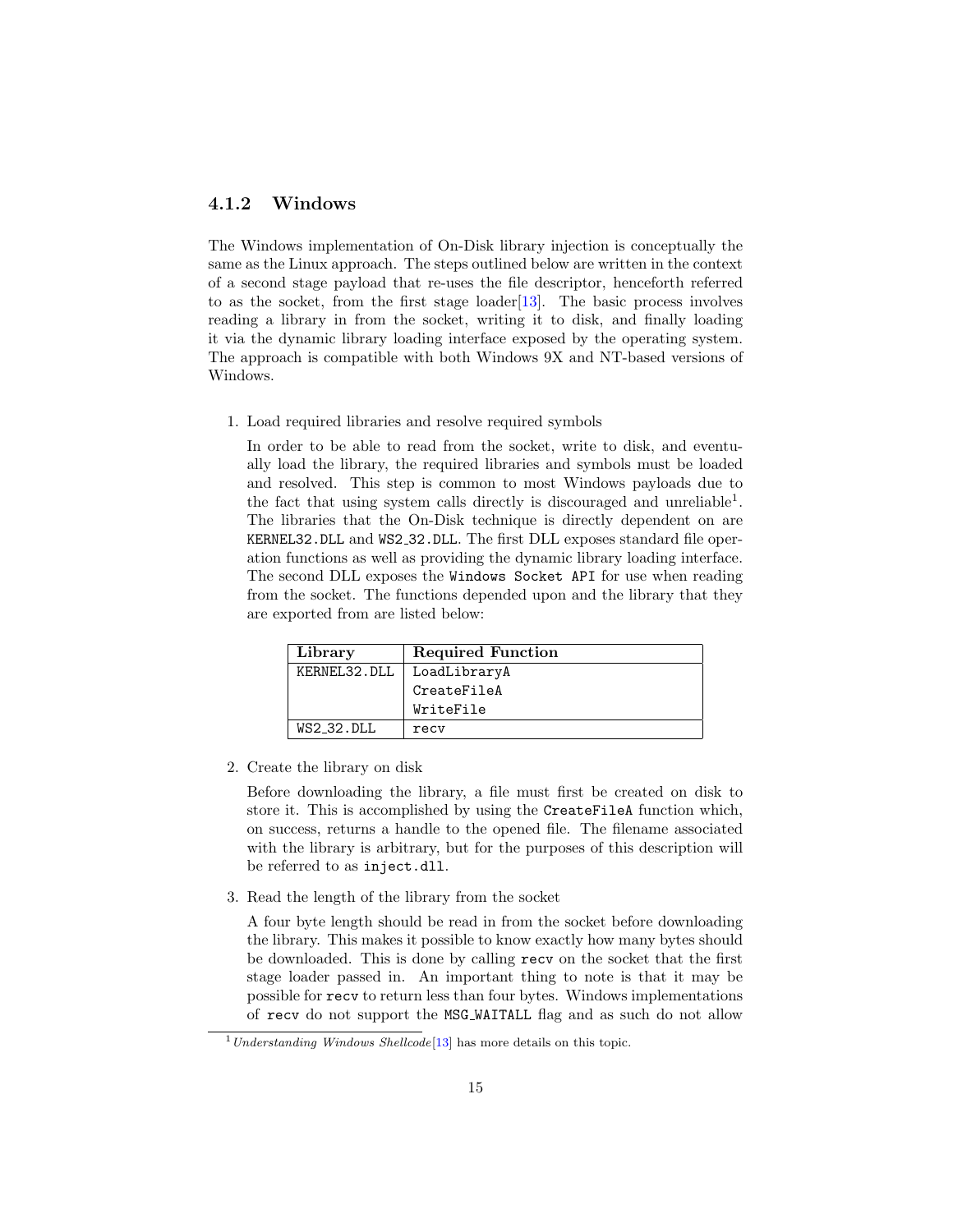the caller a mechanism by which they can read an exact number of bytes from the socket.

4. Read the library from the socket and write it to disk

At this point, everything is accounted for and the library can be read in from the socket and written to the file. Due to the fact that Windows does not support the MSG WAITALL flag, an alternative approach can be used based on the code displayed below. This code snippet will read the library in as chunks and write those chunks to the file until the total number of bytes left to read is zero:

```
char buffer[1024];
int bytes = 0, bytesLeft = libraryLength,
    written;
for (;bytesLeft > 0; bytesLeft -= bytes) {
    if ((bytes = recv(sock, buffer, bytesLeft, 0)) < 0) {
        break;
    }
    WriteFile(injectFile, buffer, bytes, &written);
}
```
#### 5. Load the library

With the library completely downloaded, all that is left to do is load it. This is accomplished by calling the LoadLibraryA function with the lpFileName argument set to filename that was passed to CreateFileA in step 2, which in this case is inject.dll.

That's all there is to On-Disk library injection in Windows. An alternative approach to On-Disk library injection that follows a similar train of thought is to call LoadLibraryA, or the function responsible for loading a library, with a UNC path[\[5\]](#page-38-3). This effectively loads a library over an SMB connection. The biggest problem with this approach is that it requires outbound SMB ports to be open, passable, and not blocked on the target machine. Regardless, both methods accomplish the desired goal of loading a library from disk, whether it's gotten to via the local filesystem or by a SMB share.

### <span id="page-16-0"></span>4.2 In-Memory

Of the two methods used to perform library injection, the In-Memory method is by far the most advanced and dangerous. The benefits of In-Memory library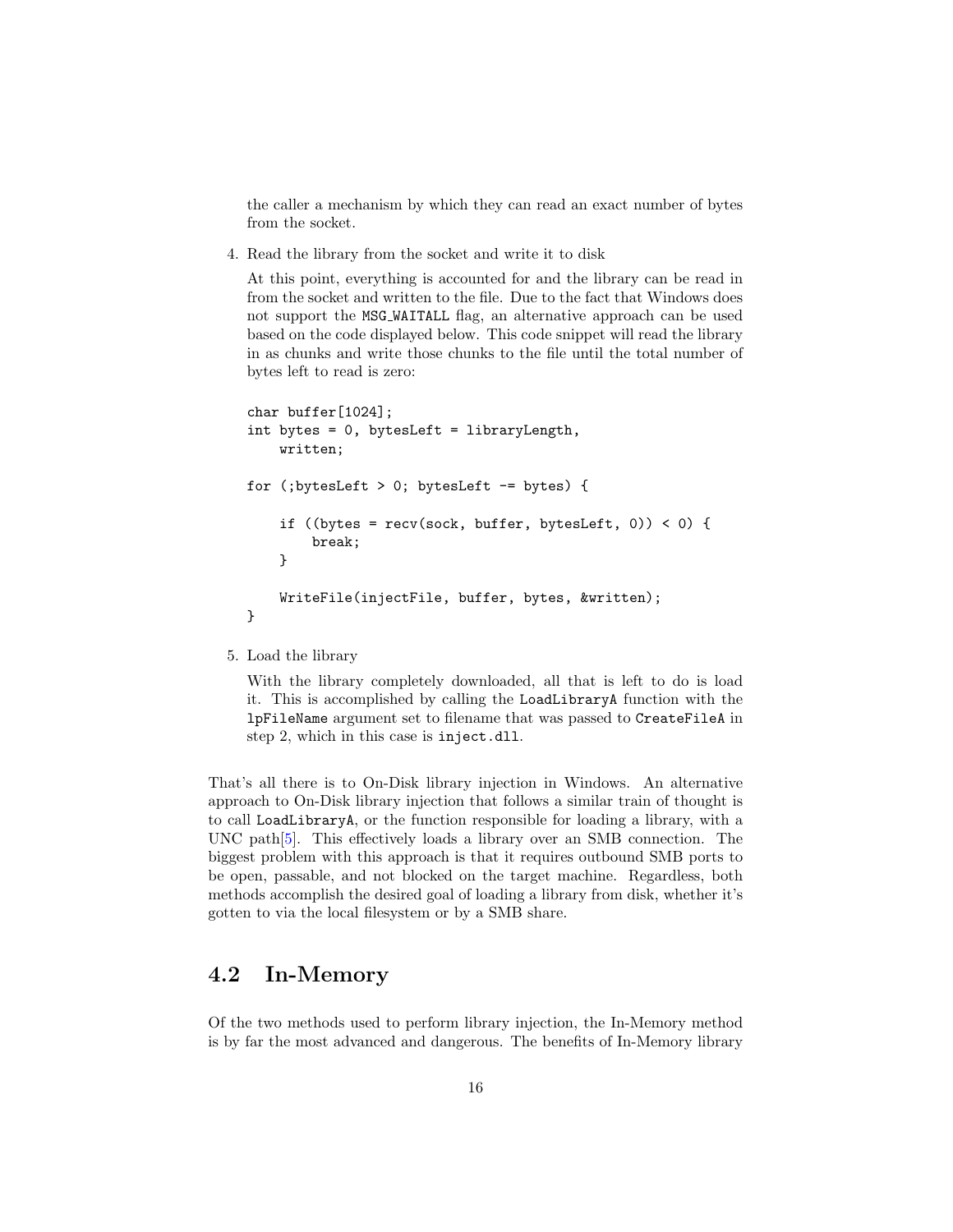injection include the ability to avoid detection from On-Access virus scanners due to the fact that the library itself never actually touches the disk. The process used to achieve this varies from platform to platform, but the general approach is to hook the underlying file operations that the dynamic loader uses to load a library. Hooking is the process by which a call to a given function is routed through an intermediate step, such as a custom function that can emulate or perform a different operation than was originally intended for the original function[\[3\]](#page-38-4). This concept plays a critical role in achieving the goal of In-Memory library injection.

The following sections will detail how In-Memory library injection can be implemented across Linux and Windows.

#### <span id="page-17-0"></span>4.2.1 Linux

1. Read the length of the library from the socket

Read the four byte length of the library and store it for later use. This step can be optimized by passing the MSG WAITALL flag to the socket recv system call and passing 4 bytes for the len argument. This step makes it possible to know exactly how many bytes should be read from the socket.

2. Anonymously map memory that is at least the length of the library

In order to be able to store a dynamically sized library, one has two options. Either the stack can be used, which is quite limited as to the amount of space it has available for storage, or an anonymously mapped memory range can be used. The heap is also an option, but it involves a more tedious process than would otherwise be necessary. The mmap system call exposes an interface that allows for associating a memory range with a file descriptor. It also allows for mapping an arbitrary memory range that is not tied to a file descriptor; this is referred to as an Anonymous Map. It is the latter of the two capabilities that are of use for In-Memory library injection. The mmap function is prototyped as follows:

```
void *mmap(void *start, size_t length, int prot, int flags,
        int fd, off_t offset);
```
In order to map anonymous memory, the arguments should be set to the following: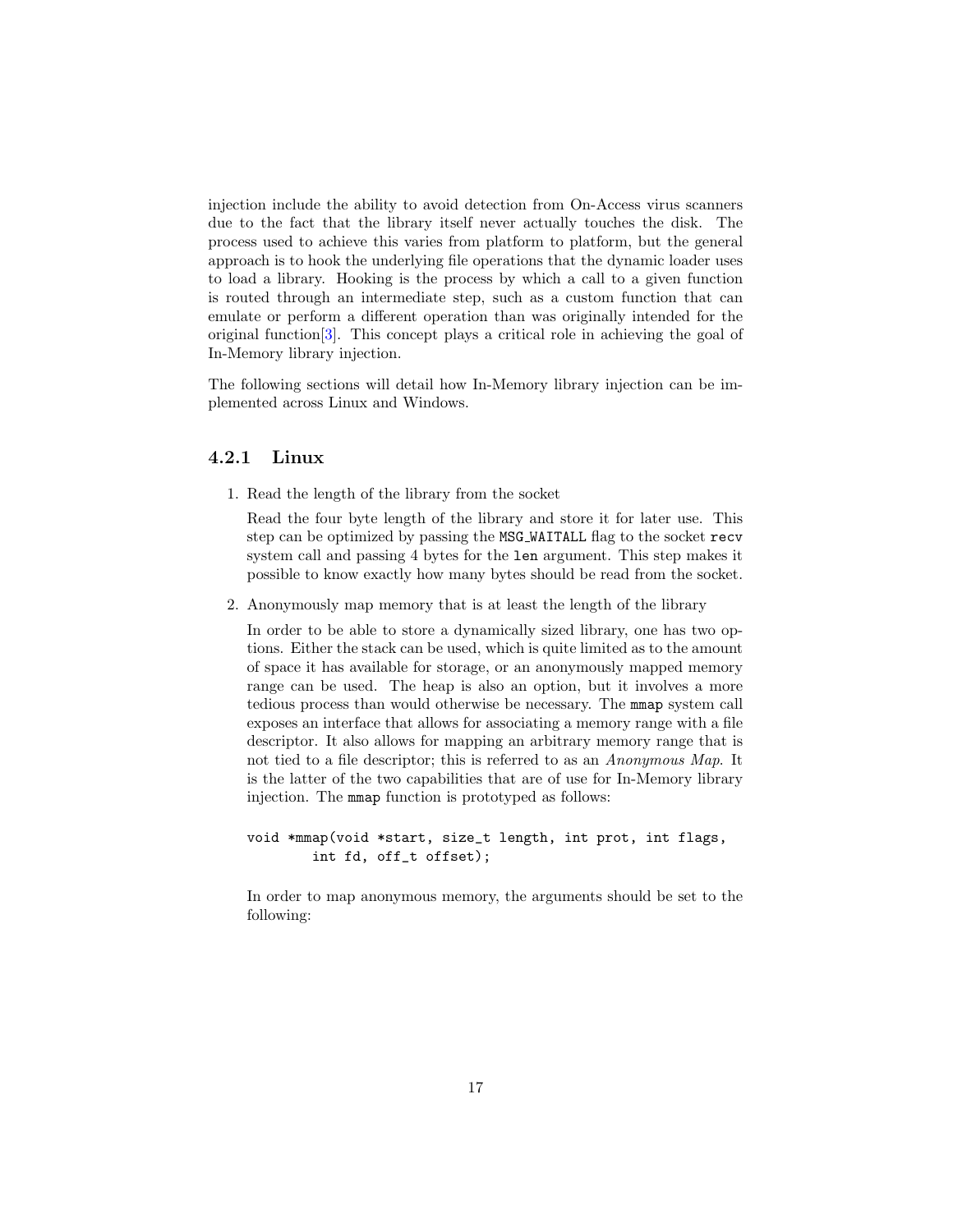| Argument Name | Argument Value                             |  |
|---------------|--------------------------------------------|--|
| start         | <b>NULL</b>                                |  |
| length        | The length of the library read in from the |  |
|               | socket                                     |  |
| prot          | PROT_READ   PROT_WRITE   PROT_EXEC         |  |
| .<br>flags    | MAP_PRIVATE   MAP_ANON                     |  |
| fd            | $-1$                                       |  |
| offset        | 0                                          |  |

The return value will be the VMA of the mapped memory, or -1 on failure. This address should be saved for later use.

3. Read the entire library into the mapped memory

With the memory allocated to store the library in, the next step entails reading the actual contents into it. This is done by calling recv with the buf argument set to the VMA that was returned from mmap. The len argument should be set to the length of the library. Finally, the flags argument should be set to MSG WAITALL in order to read the whole library in one swoop. On success, recv will return the number of bytes read which should be equal to the length of the library.

4. Hook file operation functions

This step is the most complex and requires some understanding of how the dynamic loader operates. During normal operation, the dynamic loader (ld-linux.so) makes use of a subset of the file operation functions in order to open, read, and map the library into the process' address space. In order to load a dynamic library that does not exist on disk, a program, or payload in this case, must layer itself in-between the dynamic loader and said file operation functions. This is done through hooking, as mentioned earlier in the chapter. The actual file operation functions that dynamic loader uses, at least at the time of this writing, are as follows<sup>[2](#page-18-0)</sup>:

<span id="page-18-0"></span><sup>2</sup>This list only includes the file operations that are required to be hooked in order to successfully load a library that exists only in memory.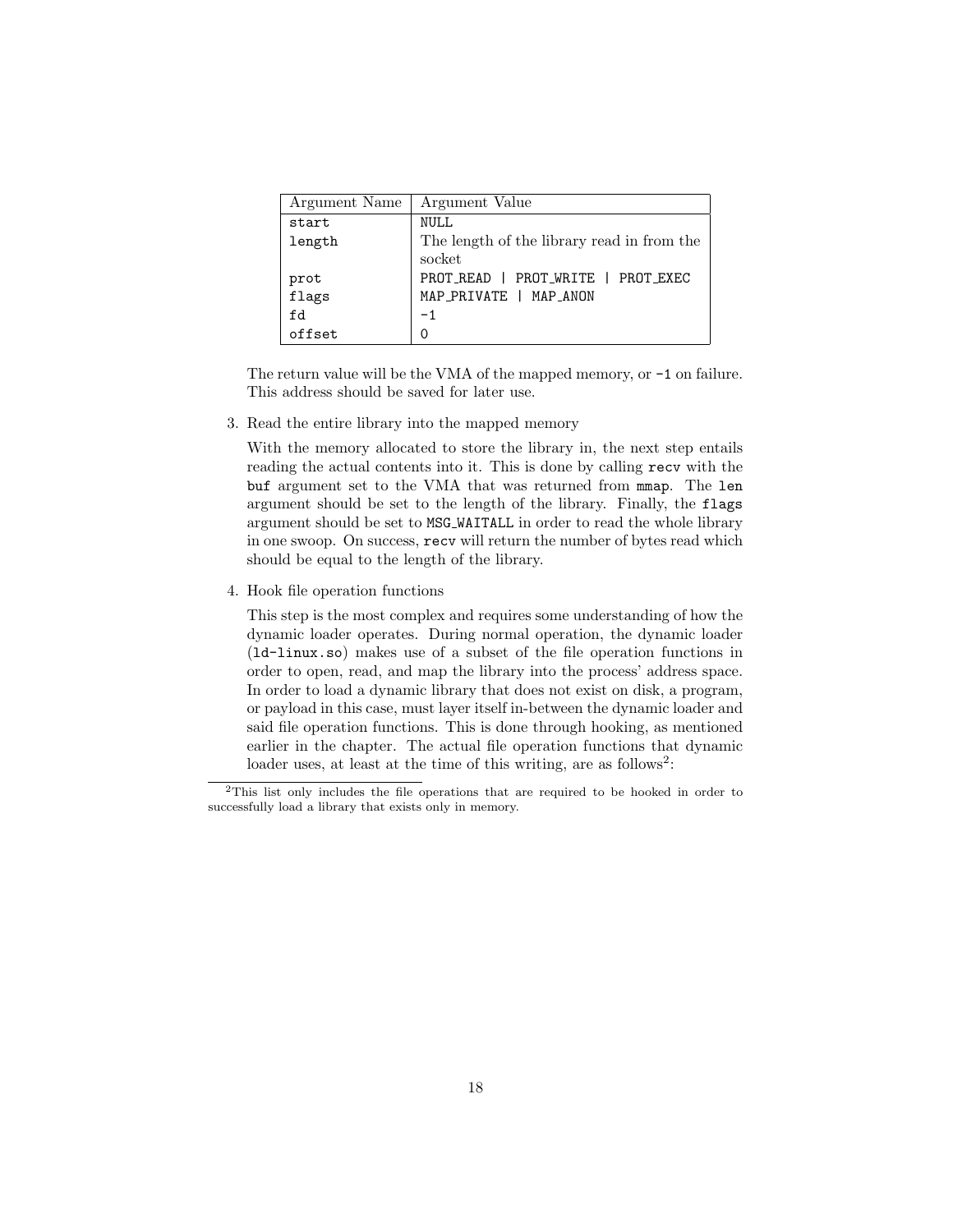| File Operation | Usage                                       |
|----------------|---------------------------------------------|
| open           | Used to open a library for subsequent file  |
|                | operations.                                 |
| read           | Used during the initial loading phase to    |
|                | validate the library as being an ELF im-    |
|                | age and, potentially, to read in the pro-   |
|                | gram header table.                          |
| lseek          | In scenarios where the program header ta-   |
|                | ble exceeds the number of bytes initially   |
|                | read in during the validation phase with    |
|                | read, the dynamic loader will use this op-  |
|                | eration to seek to the start of the program |
|                | header table                                |
| mmap           | Used to associate a memory range with       |
|                | the contents of the library.                |
| fxstat64       | Used to get information about the file,     |
|                | such as its size and mode.                  |

Hooking the aforementioned functions allows one to emulate their described purpose and thus make the dynamic loader think that the operations are actually being performed on a file on disk when in fact they are merely emulating the operations against the memory range that was anonymously mapped to hold the library. The actual implementations of the hook functions are broken down by the function that is being hooked:

#### open

The "open" hook involves checking to see if the pathname that was passed into the function matches the "fake" library name that the hook expects to see. If it does match, a virtual file descriptor should be returned that does not conflict with any existing file descriptors and can be used by subsequent file operations to identify it as being special. The virtual file descriptor should store information such as the current virtual file offset, the size of the library in memory, and the base address at which the library was loaded. This information is then used by subsequent file operation functions when reading, seeking, and for the other file operations as well. If the pathname passed in does match the fake library name, the call should simply be passed to the real open function.

#### read

The "read" file hook should check to see if the file descriptor passed in as the fd argument is a virtual file descriptor or a real file descriptor. If it's a virtual file descriptor a logical read operation should be emulated against the memory range. This means that up to count number of bytes should be copied from the mapped memory range to the buffer passed in as buf. If the current file offset is equal to the length of the library, zero bytes should be copied. After a successful read operation the current file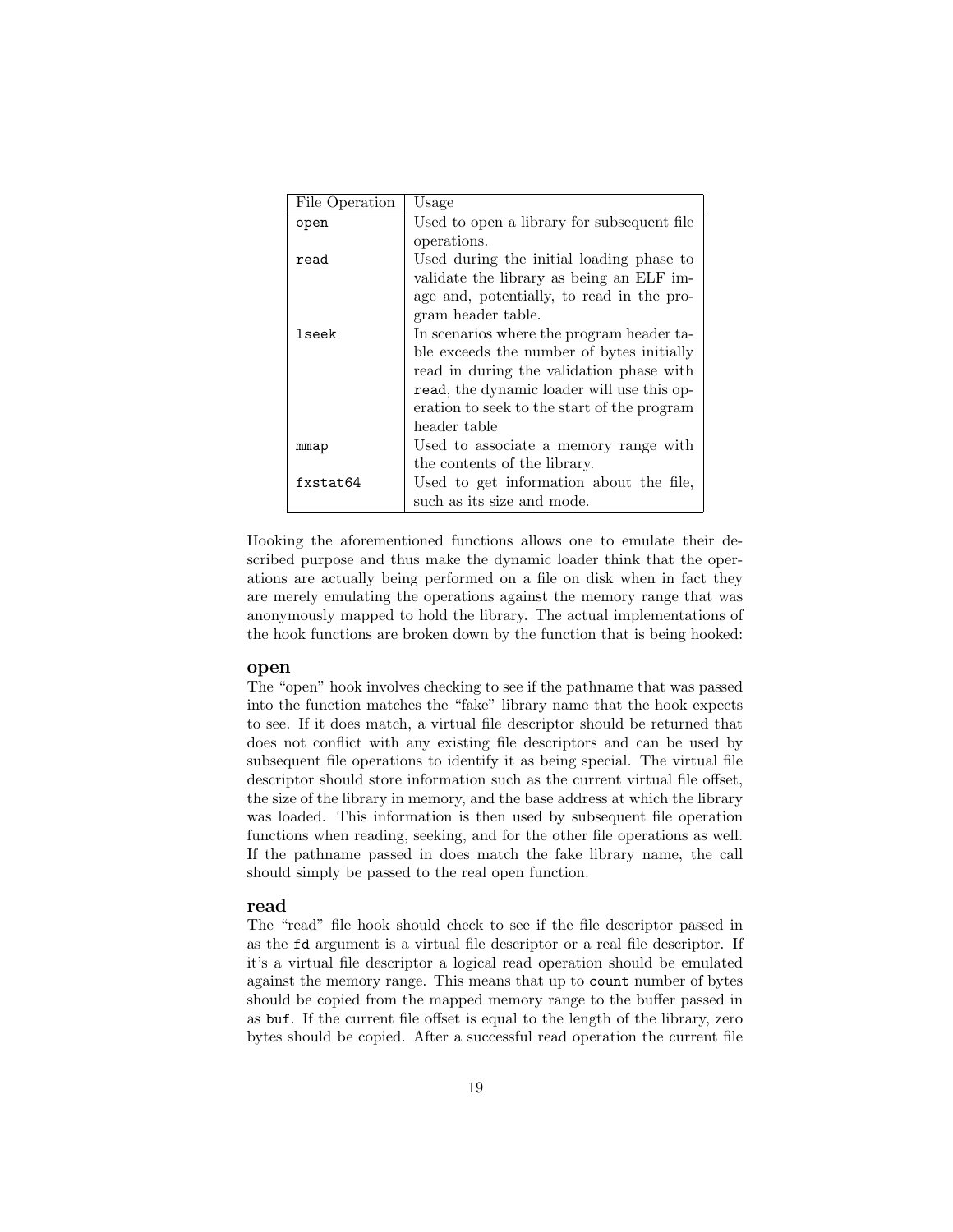offset should be updated by adding the number of bytes actually copied to the original offset. If the file descriptor passed into read is not a virtual file descriptor, the call should simply be passed to the real read function.

#### lseek

The "lseek" file hook, if needed, should emulate file seeking operations against the mapped memory range, but only if the file descriptor passed in as the fd argument is a virtual file descriptor. There are three types of seeking operations: SEEK SET, SEEK CUR, and SEEK END. The first of the three, SEEK SET, is a way by which a caller can set the file descriptor's offset. In the case of a virtual file descriptor, this would involve setting the current file offset to the argument passed in by offset. The second of the three, SEEK CUR, is a way by which a caller can update the file offset relative to its current position. In the case of a virtual file descriptor, this would be emulated by adding the offset passed in as offset to the current file offset. In theory, sanity checks are not necessary in this context as it is unlikely that the dynamic loader will pass invalid offsets. Finally, the third seek operation, SEEK END, is used when the caller wants to update the file descriptor's offset relative to the end of the file. In the case of a virtual file descriptor, this is emulated by adding the offset passed in as offset to the size of the library itself and storing sum as the current file offset. If the file descriptor passed into lseek is not a virtual file descriptor, the call should simply be passed to the real lseek function.

#### mmap

The "mmap" hook is arguably the easiest of the set. When a virtual file descriptor is passed in, the mmap hook should simply call the real mmap function and map an anonymous memory range based on the arguments passed in. Once the range has been mapped successfully, the contents of the library at the offset specified as the offset argument for length bytes should be copied into the newly mapped memory range. If the file descriptor passed in is not a virtual file descriptor, the call should simply be passed to the real mmap function.

#### fxstat64

The "fxstat64" hook is responsible for giving the caller information about the file descriptor passed in, such as its size, atime, ctime, among other things. In the case of emulating this sort of operation on a virtual file descriptor, all that is really necessary is to attempt to provide the caller with as much accurate information as possible. For instance, the st\_size attribute of the struct stat64 argument passed into the function should be set to the size of the library. The st\_uid and st\_gid attributes should be set to the uid and gid of the current process, respectively. The st mode needs to be at least initialized to zero in order to avoid having it be indicated as something other than a normal file. If the file descriptor passed in is not a virtual file descriptor, the call should simply be passed to the real fxstat64 function.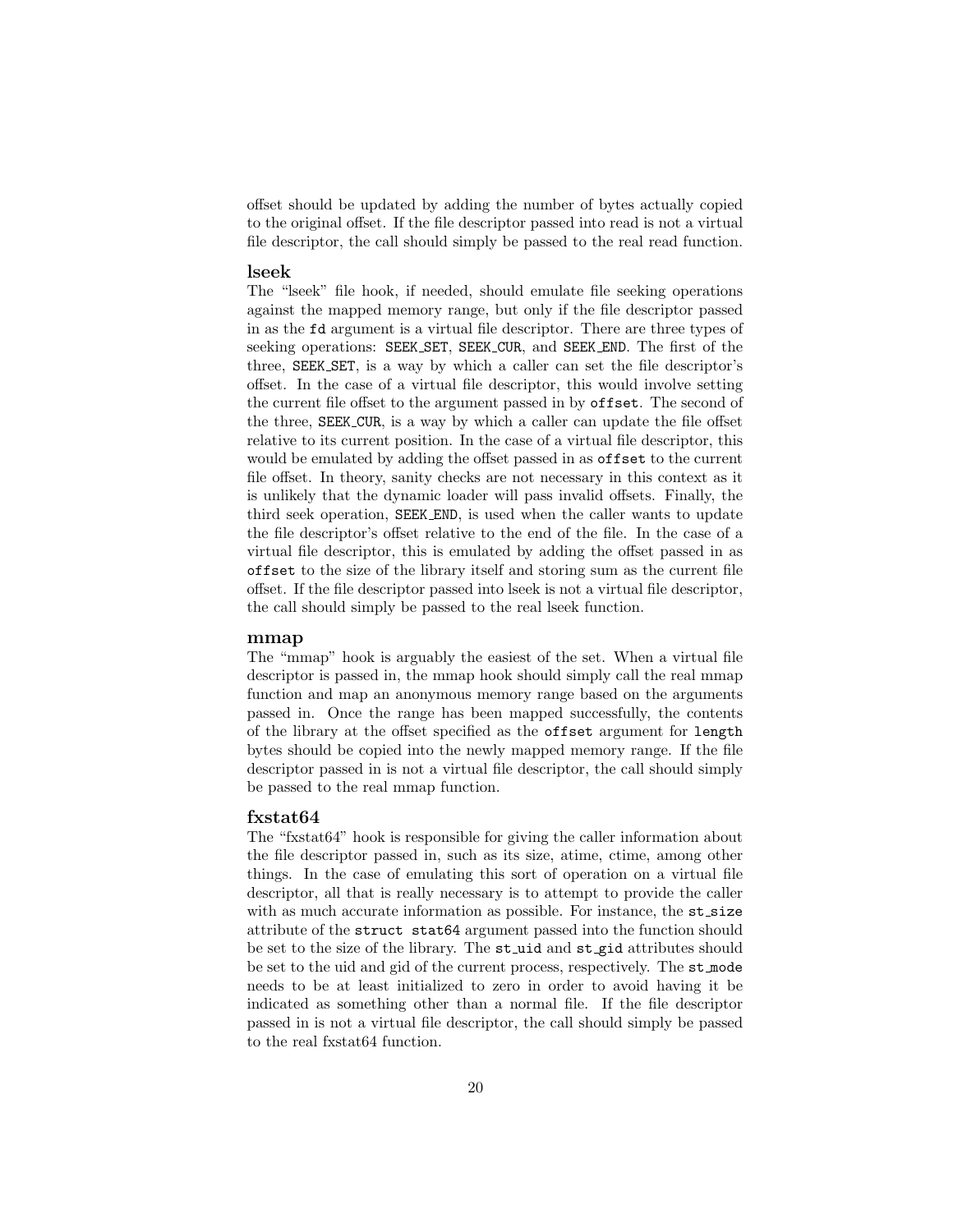5. Find the VMA for \_dl\_open

The process to do this is discussed in the section on Loading a Library for Linux  $(3.1)$ .

6. Call dl open with a "fake" library name

Once  $\text{d}1$  open has been successfully located, the next step is to call it with the path argument set to a unique library name that the hook functions will know to expect as symbolizing the library that exists in memory. This will then indirectly call the hook functions described in the previous step and eventually lead to the loading of the library, even though it does not reside on disk.

#### <span id="page-21-0"></span>4.2.2 Windows

The In-Memory library injection implementation on Windows can subjectively be seen as the most impacting of all the platforms due to the relative number of exposed machines that run Windows. The implementation is conceptually similar to the approach taken on Linux in that function hooking is used to emulate file operations against a memory range instead of referencing a file on disk. The following steps describe the approach for NT-based versions of Windows and is portrayed in the context of a second stage payload:

1. Load required libraries and resolve required symbols

In order to be able to download the library from the socket, map it into memory, and finally coerce the dynamic loader into loading it requires that a certain subset of the Windows API be used. The functions can be used to complete the end-goal are listed below along with their respective  $\text{libraries}^3$  $\text{libraries}^3$ :

<span id="page-21-1"></span><sup>3</sup>Some of the functions listed above were used in the specific implementation of the proof of concept and may not be required depending on the approach taken. These functions include VirtualQuery, VirtualProtect, FlushInstructionCache, and RtlUnicodeStringToAnsiString.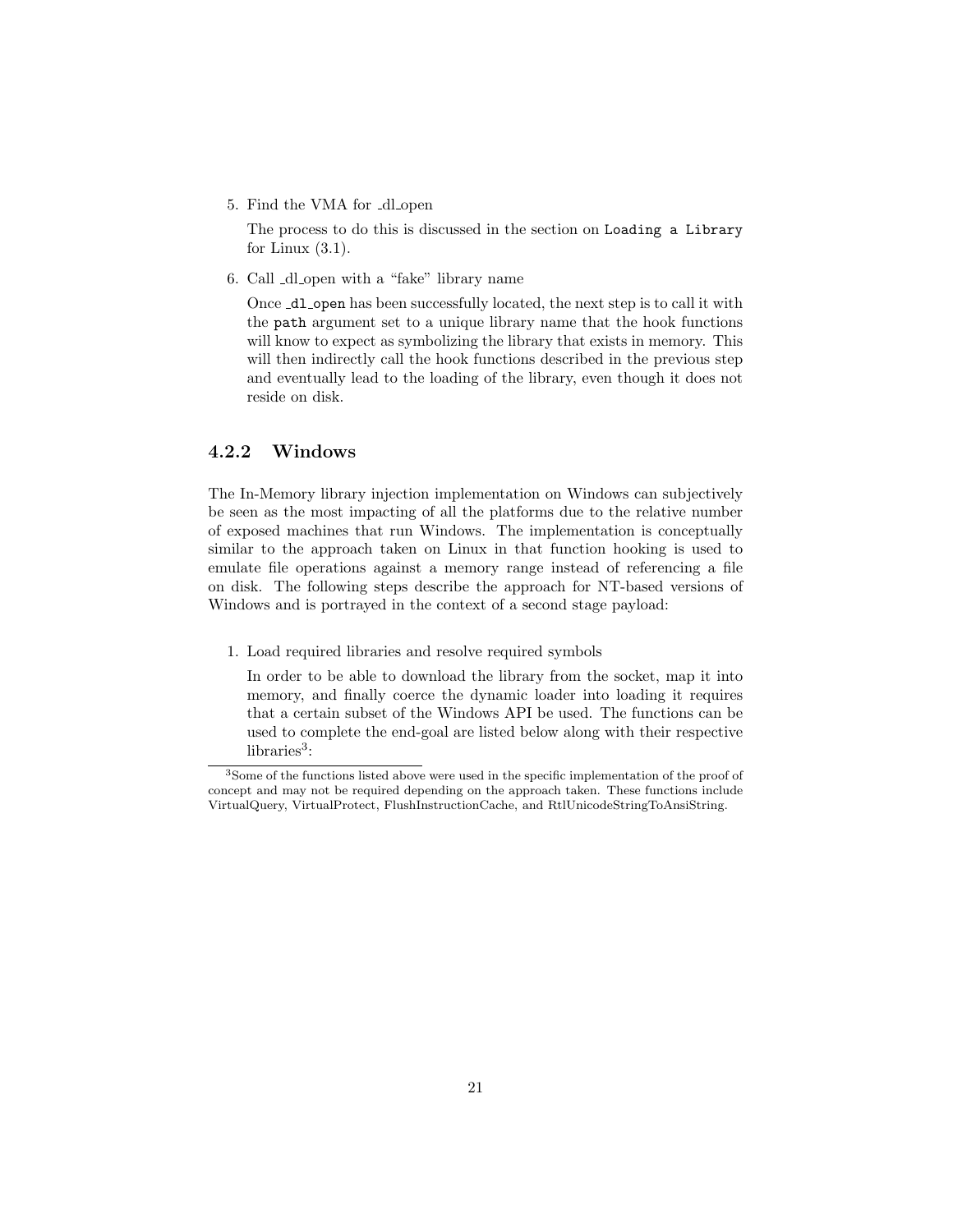| Library      | <b>Required Function</b>     |
|--------------|------------------------------|
| KERNEL32.DLL | LoadLibraryA                 |
|              | VirtualAlloc                 |
|              | VirtualQuery                 |
|              | VirtualProtect               |
|              | FlushInstructionCache        |
|              | WriteProcessMemory           |
| NTDLL.DLL    | NtOpenSection                |
|              | NtCreateSection              |
|              | NtMapViewOfSection           |
|              | NtQueryAttributesFile        |
|              | NtOpenFile                   |
|              | RtlUnicodeStringToAnsiString |
| WS2_32.DLL   | recy                         |

2. Read the length of the library from the socket

A four byte length should be read in from the socket before downloading the library can proceed. This length is used to allocate a buffer that will be used to hold the contents of the library and also to manage the downloading phase in such a way that only the exact number of bytes necessary are read from the socket. As noted in the On-Disk implementation of library injection, Windows' implementation of recv does not support MSG WAITALL. As such, the possibility exists that fewer than four bytes could be read from one call to recv. Once the entire length has been read in it should be saved in some manner for subsequent steps.

3. Allocate memory to store the library in

In order to load the library it must first be stored locally in some manner. Given that the library cannot be stored on disk, the only other viable option is to store it in memory. The method used to allocate memory is to call the VirtualAlloc function which is conceptually synonymous with malloc, though it provides more flexibility. It is also easier to obtain due to the fact that it exists in KERNEL32.DLL. The prototype for VirtualAlloc<sup>[\[4\]](#page-38-5)</sup> is:

```
LPVOID VirtualAlloc(
  LPVOID lpAddress,
  SIZE_T dwSize,
  DWORD flAllocationType,
  DWORD flProtect
);
```
To allocate memory for storing the library, the lpAddress argument should be set to NULL, the dwSize argument should be set to the size of the library, the flAllocationType argument should be set to MEM COMMIT, and finally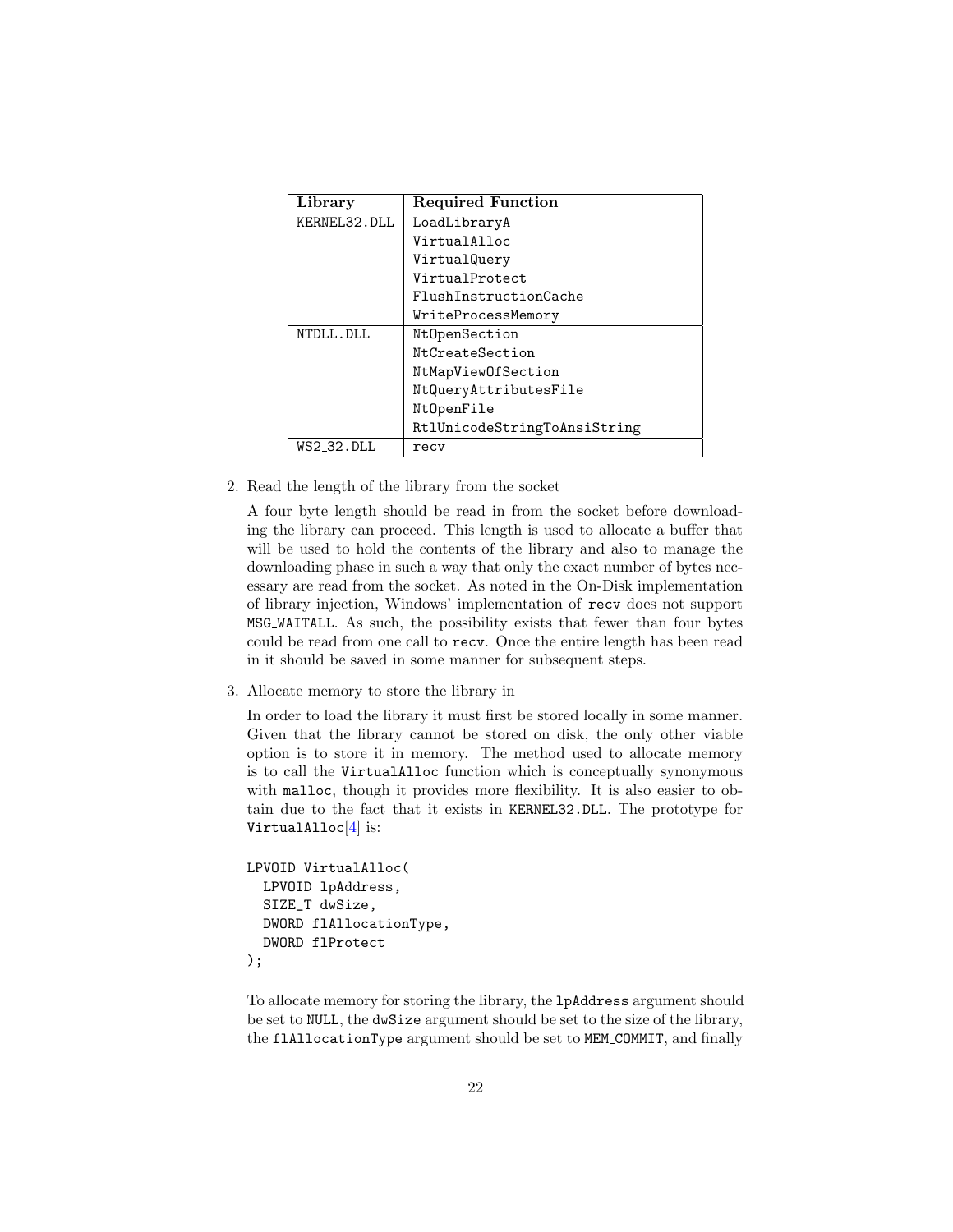the flProtect argument should be set to PAGE READWRITE. On success, VirtualAlloc should return a pointer to the allocated buffer. Otherwise, NULL is returned. The pointer that is returned should be saved in some context for subsequent steps.

One item worth noting is that, by default, the pages in the loaded library may swap out to disk. If an Anti-Virus scanner were to support swap scanning it might be possible for it to detect the library. In order to avoid this, one can make use of the VirtualLock function to pin the allocated address range for the library in memory.

4. Read the library from the socket and write it to memory

Once the buffer has been allocated to store the library, the next step is to actually download it from the socket that was passed in from the first stage loader. One method to doing this is outlined in the following example code:

```
int bytesLeft = libraryLength, bytesRead = 0, bytes = 0;
for (; bytesLeft > 0; bytesLeft -= bytes, bytesRead += bytes) {
    if ((bytes = recv(sock, libraryMemoryRegion + bytesRead,
            bytesLeft, 0) ( 0) (break;
    }
}
```
#### 5. Manually map the image's sections for later use

After downloading the library and storing it in memory, the payload must then set up and the logical sections of the binary must be initialized such that they can be returned from future calls of MapViewOfSection[\[7\]](#page-38-6). This can be done in two steps.

The first step is to allocate a memory range, with VirtualAlloc, that uses the size of the image as specified in the IMAGE NT HEADER portion of the PE by the OptionalHeader.SizeOfImage attribute. The flags used for this allocation, as passed by the flProtect argument, should be set to PAGE EXECUTE READWRITE due to the fact that execution will be done on the memory range at some point. This buffer will be referred to as targetLibraryBuffer henceforth.

After allocating the memory, the next step is to begin initializing its contents. The first portion that needs to be initialized are the various headers in the PE. In order to initialize the contents,  $WriteProcessMemory[4]$  $WriteProcessMemory[4]$  can be used which is prototyped as:

#### BOOL WriteProcessMemory(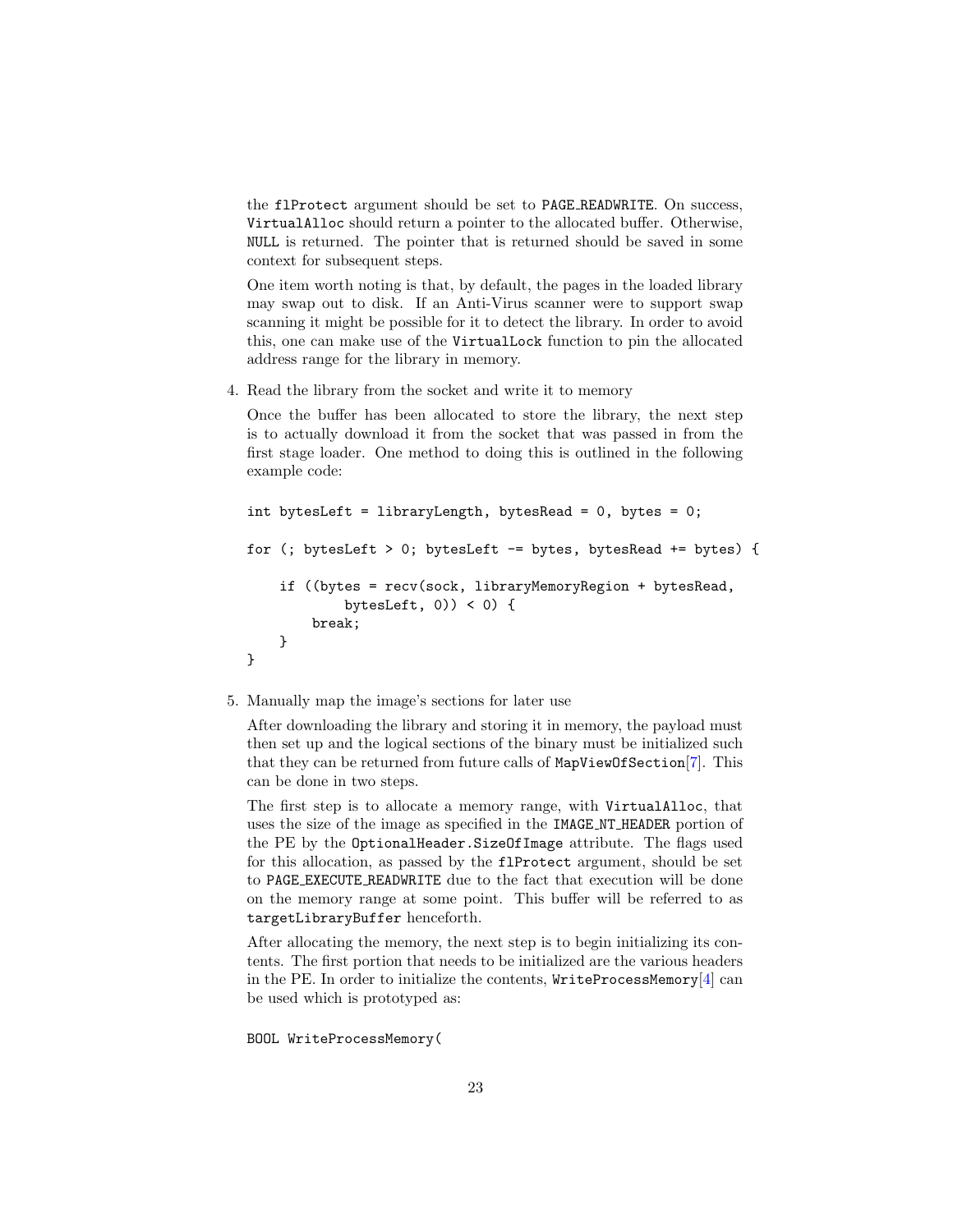```
HANDLE hProcess,
  LPVOID lpBaseAddress,
  LPCVOID lpBuffer,
  SIZE_T nSize,
  SIZE_T* lpNumberOfBytesWritten
);
```
The headers are copied by calling WriteProcessMemory like so:

```
WriteProcessMemory(
  (HANDLE)-1,
  targetLibraryBuffer,
  downloadedLibraryBuffer,
  libraryNtHeader->OptionalHeader.SizeOfHeaders,
  NULL
);
```
Once the PE headers are populated, the next step is to populate each individual section of the image by enumeration. In order to enumerate the sections in the image the FileHeader.NumberOfSections attribute is used from the IMAGE NT HEADER portion of the PE. For each individual  $\rm{section}, \emph{WriteProcessMemory}$  should be called as follows $^4$  $^4$ :

```
WriteProcessMemory(
  (HANDLE)-1,targetLibraryBuffer + sections[index].VirtualAddress,
  downloadedLibraryBuffer + sections[index].PointerToRawData,
  sections[index].SizeOfRawData,
  NULL
);
```
After the targetLibraryBuffer has been allocated and initialized it should be saved for later use.

6. Hook functions used during library loading

Now that all of the buffers are initialized, it's time to actually hook the required set of functions that the dynamic loader uses when loading a library. Hooking, as discussed in previous chapters, is the process by which a call to a function is re-routed through an intermediate step, such as a custom function. This allows for adding extended error checking or functionality to an API without recompiling the original implementation. Microsoft's research group has an excellent implementation of function hooking as part of the Detours project[\[3\]](#page-38-4). The set of the functions that must be hooked in order to emulate their functionality against a memory

<span id="page-24-0"></span><sup>&</sup>lt;sup>4</sup>The "sections" variable is of type PIMAGE\_SECTION\_HEADER.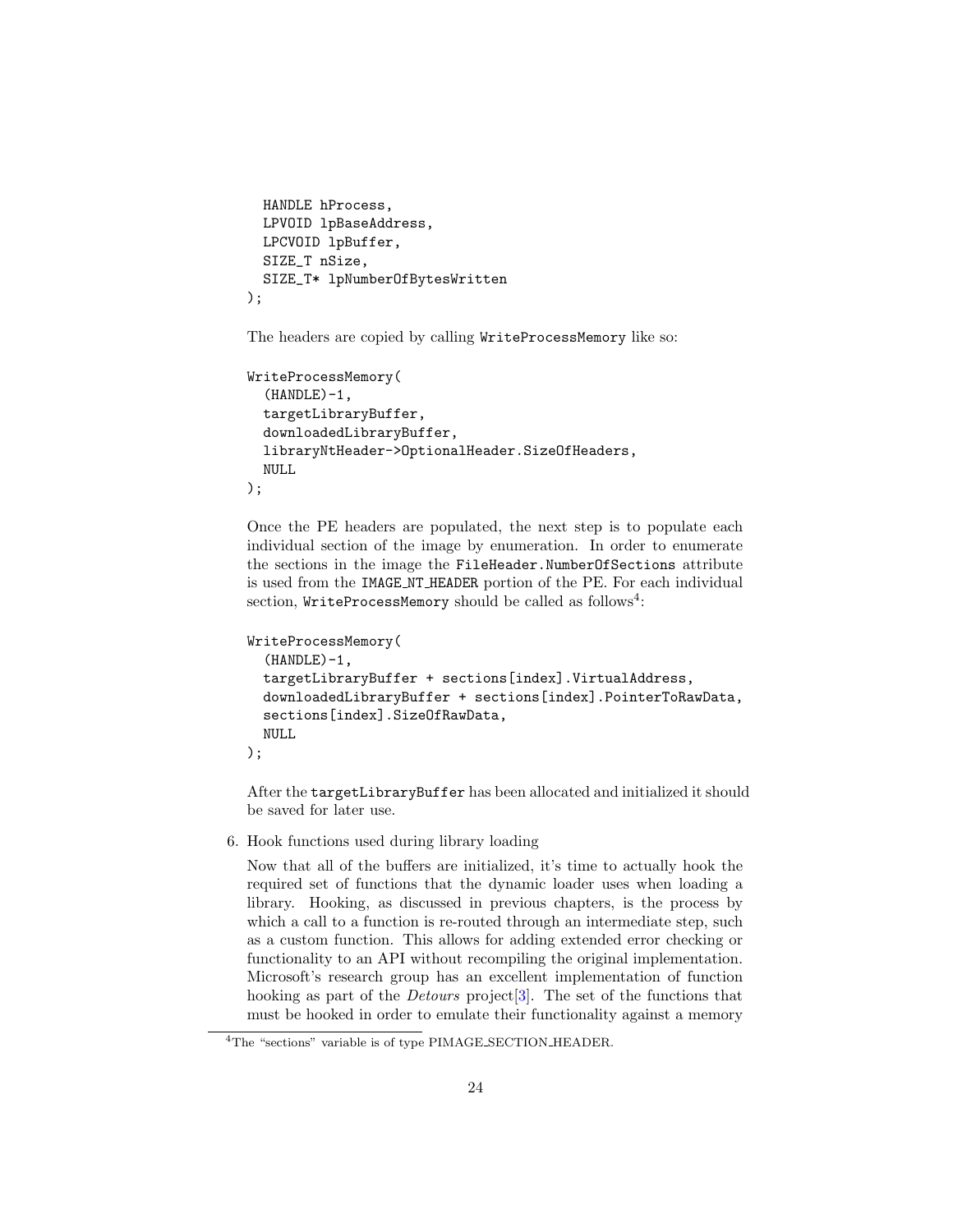range instead of a file on disk are listed below along with what their originally intended purpose is:

| <b>Function Name</b>  | <b>Versions</b> | Usage                              |
|-----------------------|-----------------|------------------------------------|
| NtOpenSection         | $2000+$         | Opens a section of a file.         |
| NtMapViewOfSection    | $NT4+$          | Maps part or all of a section into |
|                       |                 | memory.                            |
| NtOpenFile            | NT4             | Opens a file. This is similar to   |
|                       |                 | open in the Linux implementa-      |
|                       |                 | tion.                              |
| NtCreateSection       | NT4             | Creates a section, or virtual      |
|                       |                 | memory block, that is associated   |
|                       |                 | with a file on disk. This is some- |
|                       |                 | what similar moment in the Linux   |
|                       |                 | implementation.                    |
| NtQueryAttributesFile | NT4             | Queries basic file attributes such |
|                       |                 | This is similar to<br>as size.     |
|                       |                 | fxstat64 in the Linux implemen-    |
|                       |                 | tation.                            |

Each of the aforementioned functions are exported from NTDLL.DLL. The hook implementations of each of the functions emulate the expected file operations against the targetLibraryBuffer instead of a file on disk.

#### NtOpenFile

The "NtOpenFile" hook handles requests to the NtOpenFile function which is prototyped as  $[8]$ :

```
void NTAPI NtOpenFile(
  OUT PHANDLE FileHandle,
  IN ACCESS_MASK DesiredAccess,
  IN POBJECT_ATTRIBUTES ObjectAttributes,
  OUT PIO_STATUS_BLOCK IoStatusBlock,
  IN ULONG ShareAccess,
  IN ULONG OpenOptions
);
```
The hook implementation must inspect the name of the file that is being passed in to see if it is the "fake" library name or not. This is done by checking the ObjectName attribute of the ObjectAttributes parameter. If the library name does match the "fake" library's name, a unique, identifiable handle should be returned in the FileHandle parameter. This file handle should then used by subsequent file operations. If the filename does not match, the original NtOpenFile shouldcalled.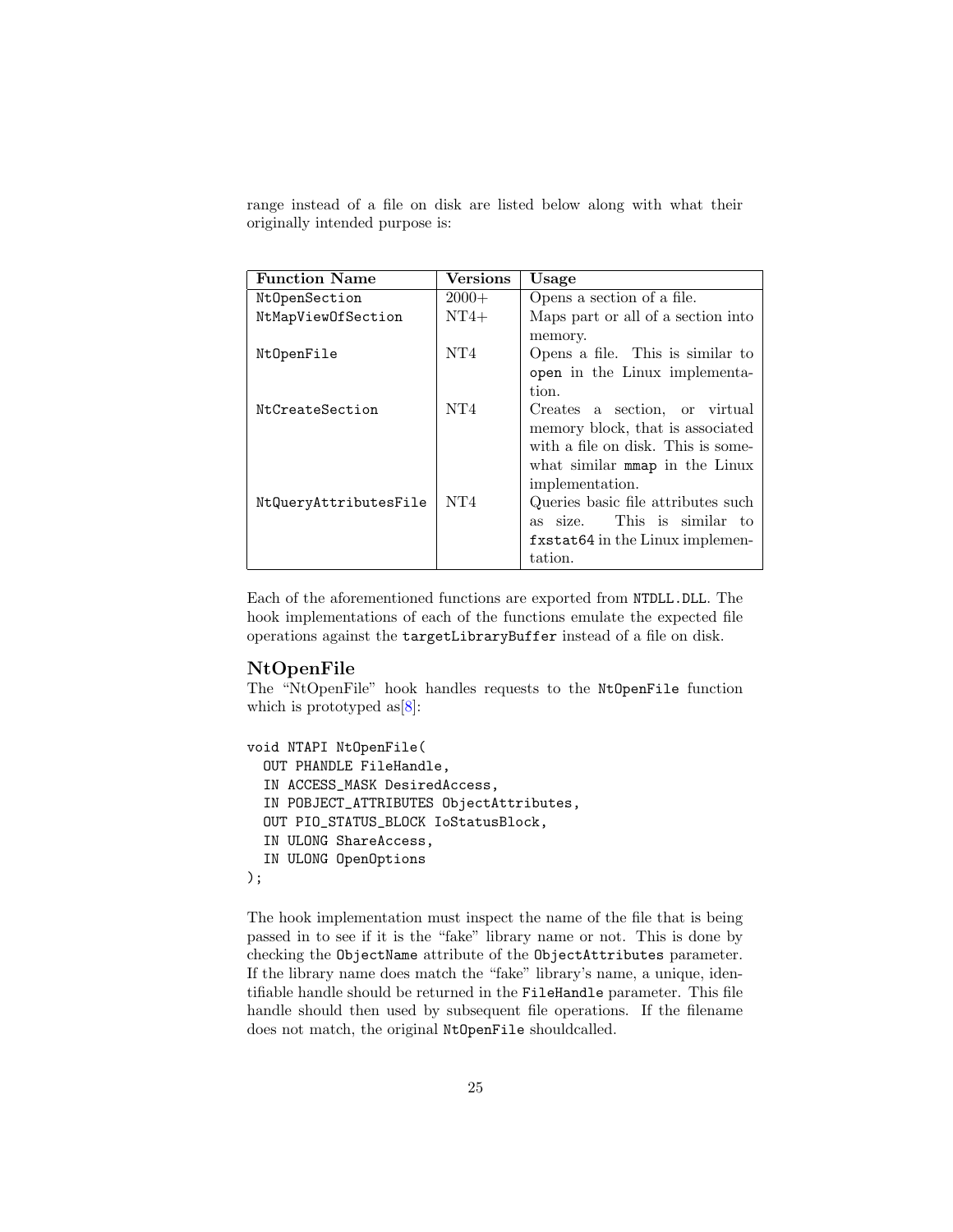#### NtQueryAttributesFile

The "NtQueryAttributesFile" hook handles requests to the NtQueryAttributesFile function which is prototyped as  $[8]$ :

```
NTSTATUS NTAPI NtQueryAttributesFile(
  IN POBJECT_ATTRIBUTES ObjectAttributes,
  OUT PFILE_BASIC_INFORMATION FileAttributes
);
```
The hook implementation must do the same check that the NtOpenFile hook does by inspecting the ObjectAttributes' ObjectName attribute to see if it matches the "fake" name of the library that is being injected. If the name does match, the hook function should populate the FileAttributes argument with sane values, such as setting the FileAttributes attribute to FILE\_ATTRIBUTE\_NORMAL<sup>[5](#page-26-0)</sup>. After the structure has been initialized, the hook function should return STATUS SUCCESS. If the filename does not match, the original NtQueryAttributesFile should be called.

#### NtCreateSection and NtOpenSection

The "NtCreateSection" and "NtOpenSection" hooks handle requests to their respective functions and are prototyped as  $[8]$ :

```
NTSTATUS NTAPI NtCreateSection(
  OUT PHANDLE SectionHandle,
  IN ULONG DesiredAccess,
  IN POBJECT_ATTRIBUTES ObjectAttributes,
  IN PLARGE_INTEGER MaximumSize,
  IN ULONG PageAttributes,
  IN ULONG SectionAttributes,
  IN HANDLE FileHandle
);
NTSTATUS NTAPI NtOpenSection(
  OUT PHANDLE SectionHandle,
  IN ACCESS_MASK DesiredAccess,
  IN POBJECT_ATTRIBUTES ObjectAttributes
);
```
Both of these functions emulate the same behavior as far as the hook routines are concerned. In the case of NtCreateSection, the hook function should check to see if the FileHandle argument matches a handle that may have been previously returned from the NtOpenFile hook. If it does not, the original NtCreateSection function is called. In the case of

<span id="page-26-0"></span><sup>5</sup>Other attributes, such as CreationTime, LastAccessTime, LastWriteTime, and Change-Time should also be set to "sane" values.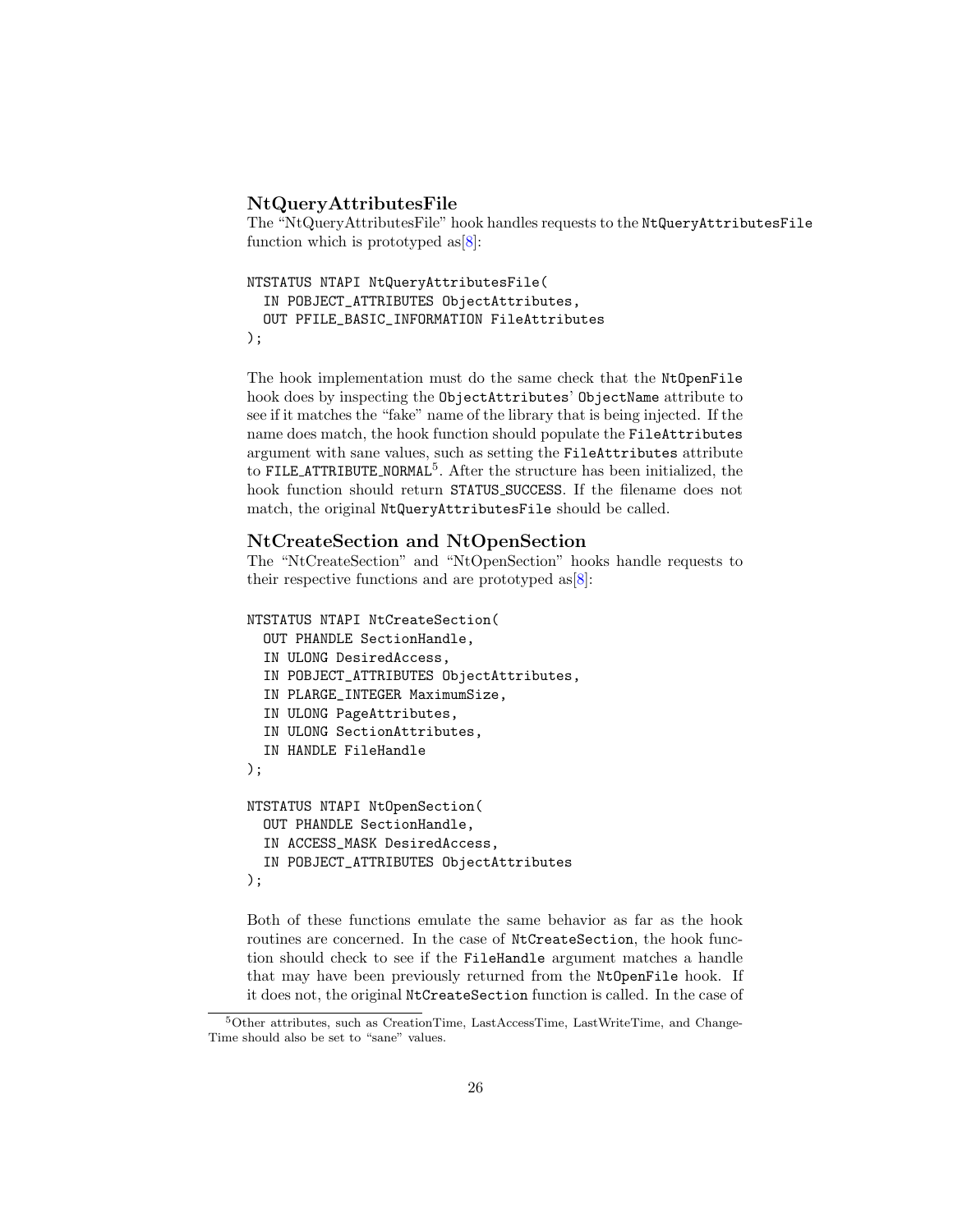NtOpenSection, the hook should simply check to see if the ObjectAttributes' ObjectName attribute matches the "fake" library name. If it does not, the orignial NtOpenSection is called.

In the case where the check passes for the two hook functions, the SectionHandle argument should be set to the targetLibraryBuffer that was initialized in the previous steps.

#### NtMapViewOfSection

The "NtMapViewOfSection" hook handles requests to the NtMapViewOfSection function and is prototyped as  $[8]$ :

NTSTATUS NTAPI NtMapViewOfSection(

- IN HANDLE SectionHandle,
- IN HANDLE ProcessHandle,
- IN OUT PVOID \*BaseAddress,
- IN ULONG ZeroBits,
- IN ULONG CommitSize,
- IN OUT PLARGE\_INTEGER SectionOffset,
- IN OUT PULONG ViewSize,
- IN SECTION\_INHERIT InheritDisposition,
- IN ULONG AllocationType,
- IN ULONG Protect
- );

The hook implementation must check to see if the SectionHandle argument matches with one that is associated with the "fake" library as previously returned from either NtCreateSection or NtOpenSection. If the handle does match, the hook function should set the BaseAddress argument to the targetLibraryBuffer and return STATUS IMAGE NOT AT BASE such that the image can be relocated gracefully. If the SectionHandle argument does not match, the original NtMapViewOfSection is called.

7. Load the library with a "fake" pathname

With everything set up, the "fake" library can now be loaded. This is done by simply calling LoadLibraryA with the predetermined fake library name that the hook functions know to expect. By calling LoadLibraryA, the hook functions are indirectly called and emulate the expected behavior against the memory range. The order in which the hooks are called is:

| Windows Version | <b>Function Name</b>  |
|-----------------|-----------------------|
| Windows 2000+   | NtOpenSection         |
|                 | NtMapViewOfSection    |
| Windows NT 4.0  | NtQueryAttributesFile |
|                 | NtOpenFile            |
|                 | NtCreateSection       |
|                 | NtMapViewOfSection    |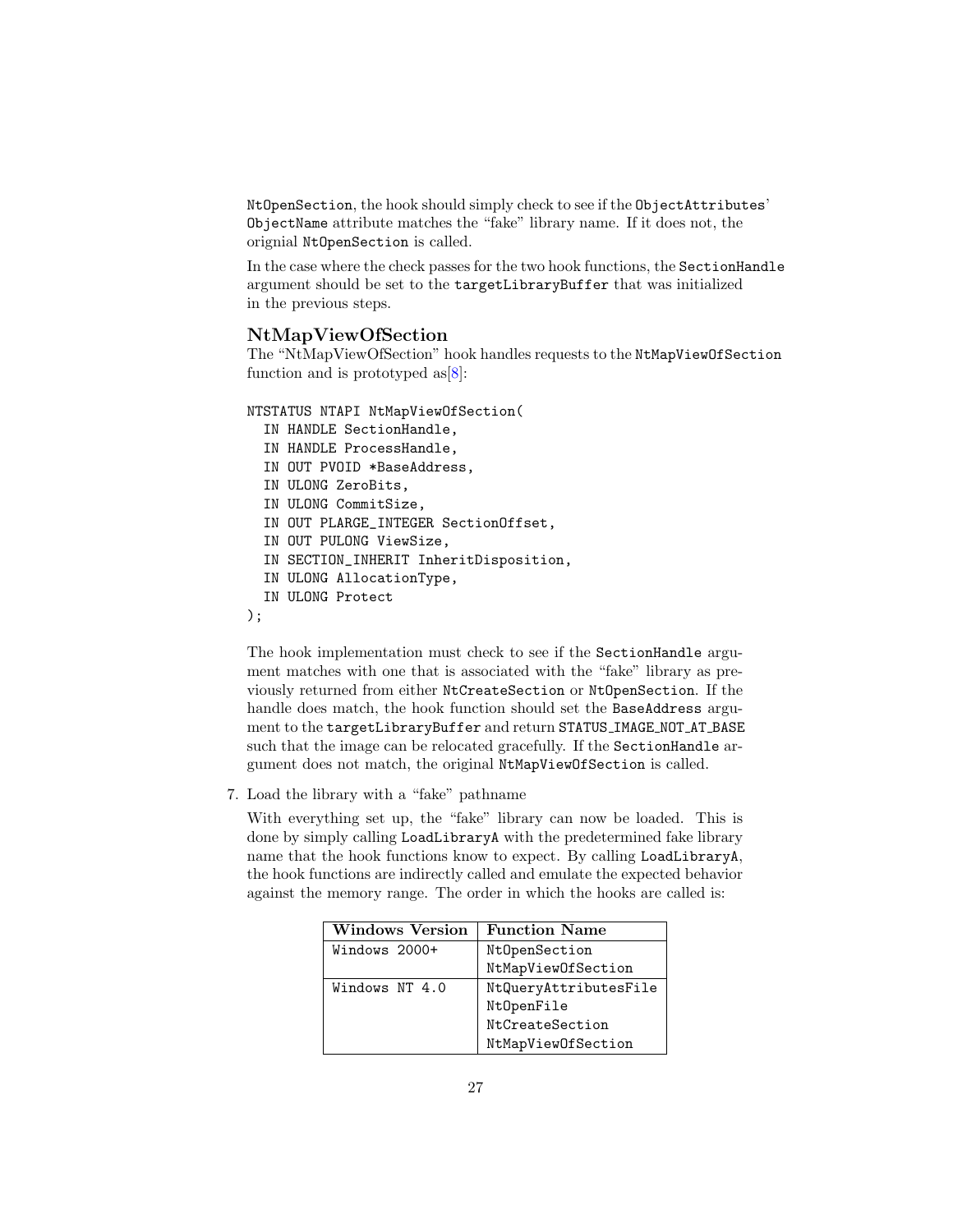The end result: the library is loaded, relocated, and initialized.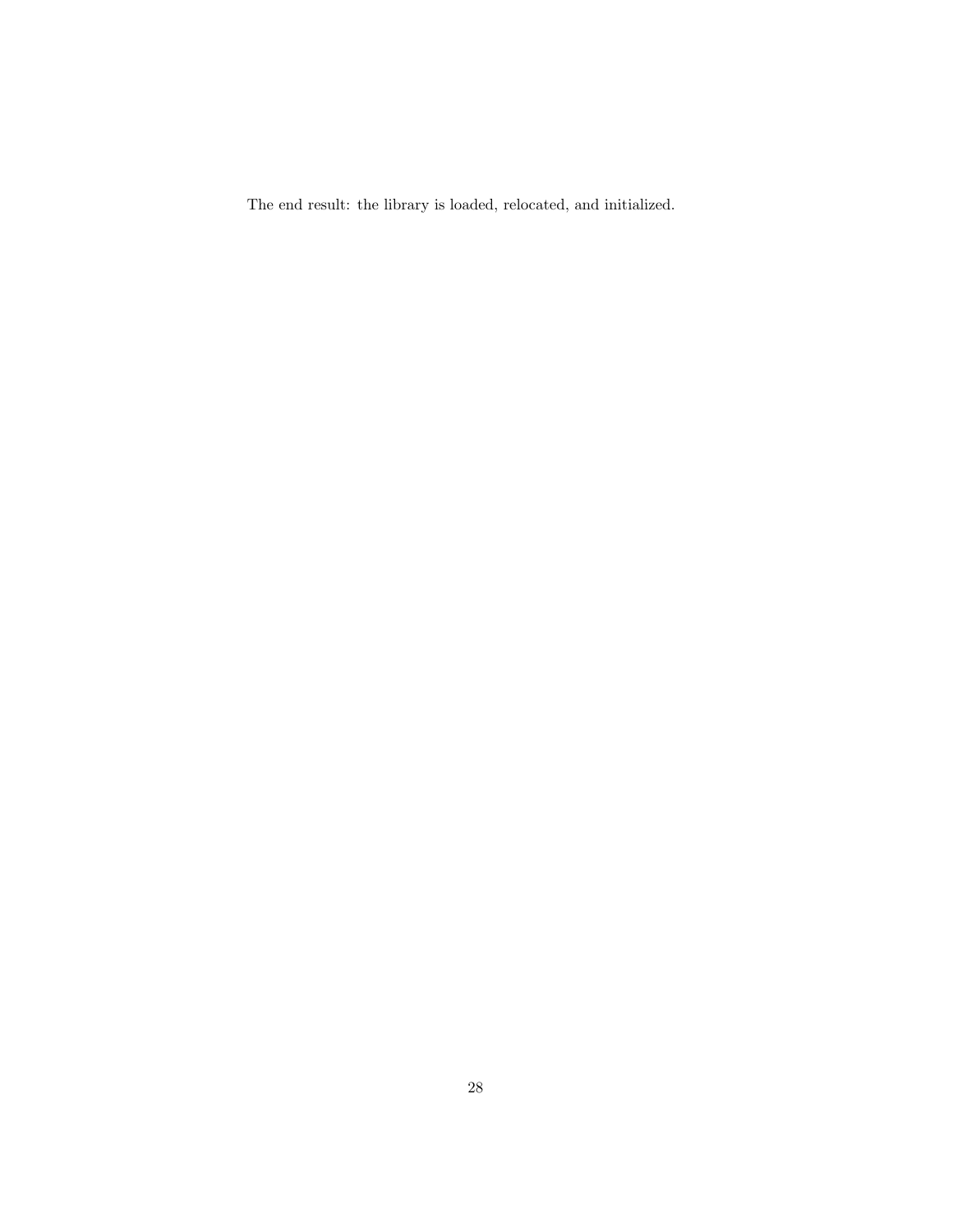## <span id="page-29-0"></span>Chapter 5

# Potential Impacts

With the *how* of library injection covered, it would seem prudent to consider the potential impacts of this technology being incorporated into exploits and malware. As identified in the introduction, library injection lowers the bar for exploit writers such that it is no longer a requirement that one know assembly in any form; rather, all that must be known is how to program in any language that supports being linked as a dynamically loadable library<sup>[1](#page-29-2)</sup>. The following sections will discuss a number of potential impacts and attempt to analyze the severity of each

### <span id="page-29-1"></span>5.1 Worm/Rootkit Deployment Automation

One of the scarier impacts of remote library injection involves the possibility for writing highly automated worms. These worms would use an arbitrary exploit to inject one or more libraries. Once the library or libraries load on the target machine, it would be possible to do a number of things. For instance, the library or libraries could propagate themselves to every other process on the machine by replicating into the address space of other processes. This means that not only would one process be infected, but so too would every other process on the machine[2](#page-29-3) . This makes killing the worm a much harder task in that there is not just one or two processes that can be killed.

Aside from the local propagation to other processes, worm infection techniques can be made more advanced and intelligent due to the fact that the library, depending on the method of injection used, will be loaded under the radar of current Anti-Virus solutions. This allows the worm to maintain a greater level

<span id="page-29-2"></span><sup>1</sup>Which, as scary as it seems, includes Visual Basic.

<span id="page-29-3"></span><sup>2</sup>This is dependent on the access rights of the infected process.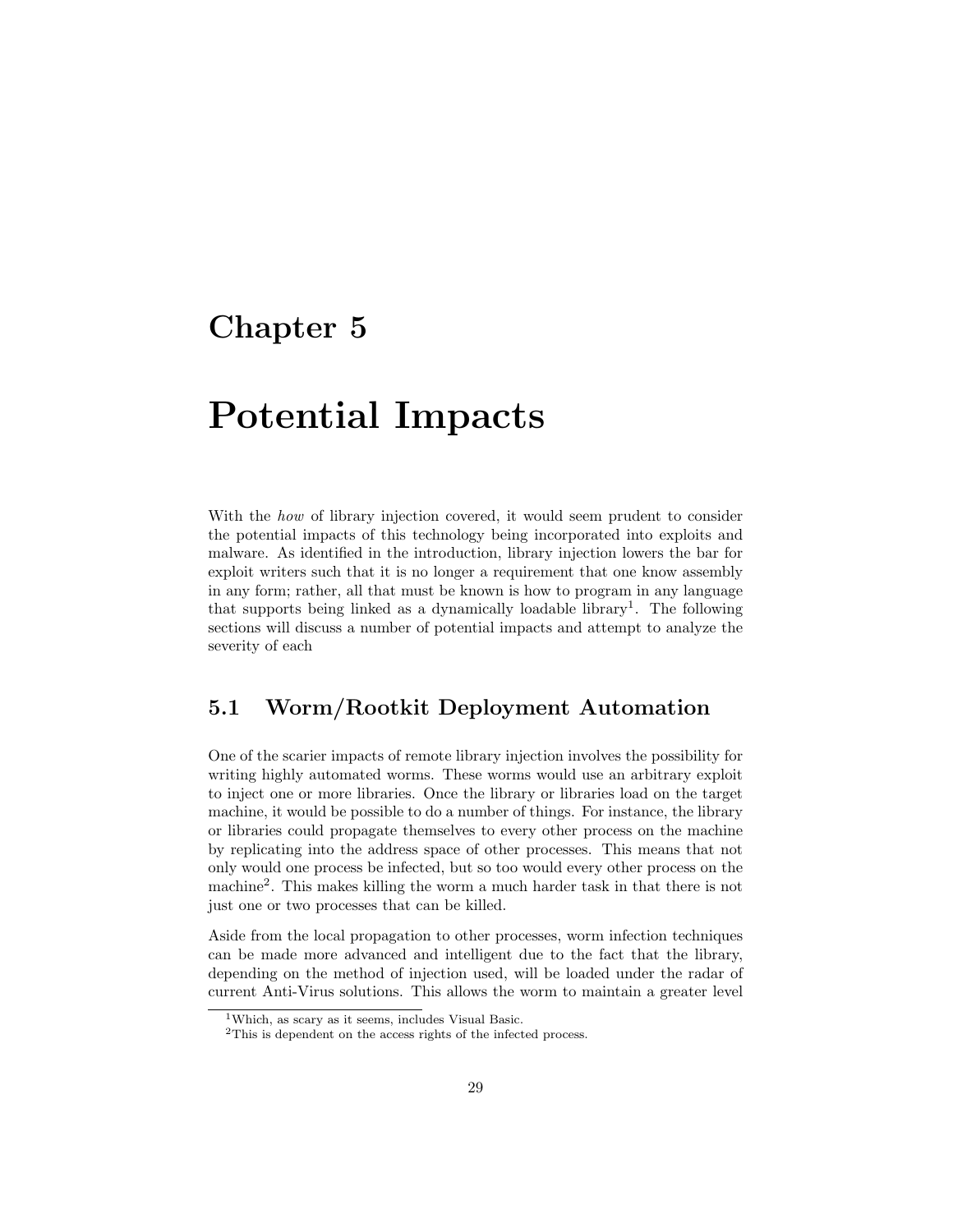of retention when it comes to being removed by aggressive or passive virus scanning. Since the worm is less likely to be detected, at least the host level, it is then inherently possible to write arbitrarily complex host infection methodologies. Simply put, a worm author is afforded more luxury when it comes to writing non-deterministic infection patterns that make heuristic identification by virus scanners just that much more complicated.

## <span id="page-30-0"></span>5.2 Operating System Independence

The luxury of being able to develop an injectable library brings with it the potential for writing advanced, cross platform worms that are capable of infecting a wide array of operating systems. Granted, the binary format and runtime libraries between each operating system are typically different, but it is still possible to write fairly portable code that can then be compiled down into the binary format of the target machine. Combine this ability with the fact that library injection, at least In-Memory library injection, is not currently detected by Anti-Virus scanners and one gets a worm that targets not just one operating, but instead a number of operating systems. At the time of this writing, the trend for worm infection seems to be uni-platform in nature from what the authors have witnessed.

### <span id="page-30-1"></span>5.3 Anti-Virus Nightmares

As with all new methods of infection, Anti-Virus vendors will have to react and come up with a solution to the problem posed by library injection. Granted, On-Disk library injection already has a means by which it can be detected, but In-Memory on the other hand is a whole different problem. Potential methods of detection are discussed in the chapter on Prevention and Detection [\(6\)](#page-31-0).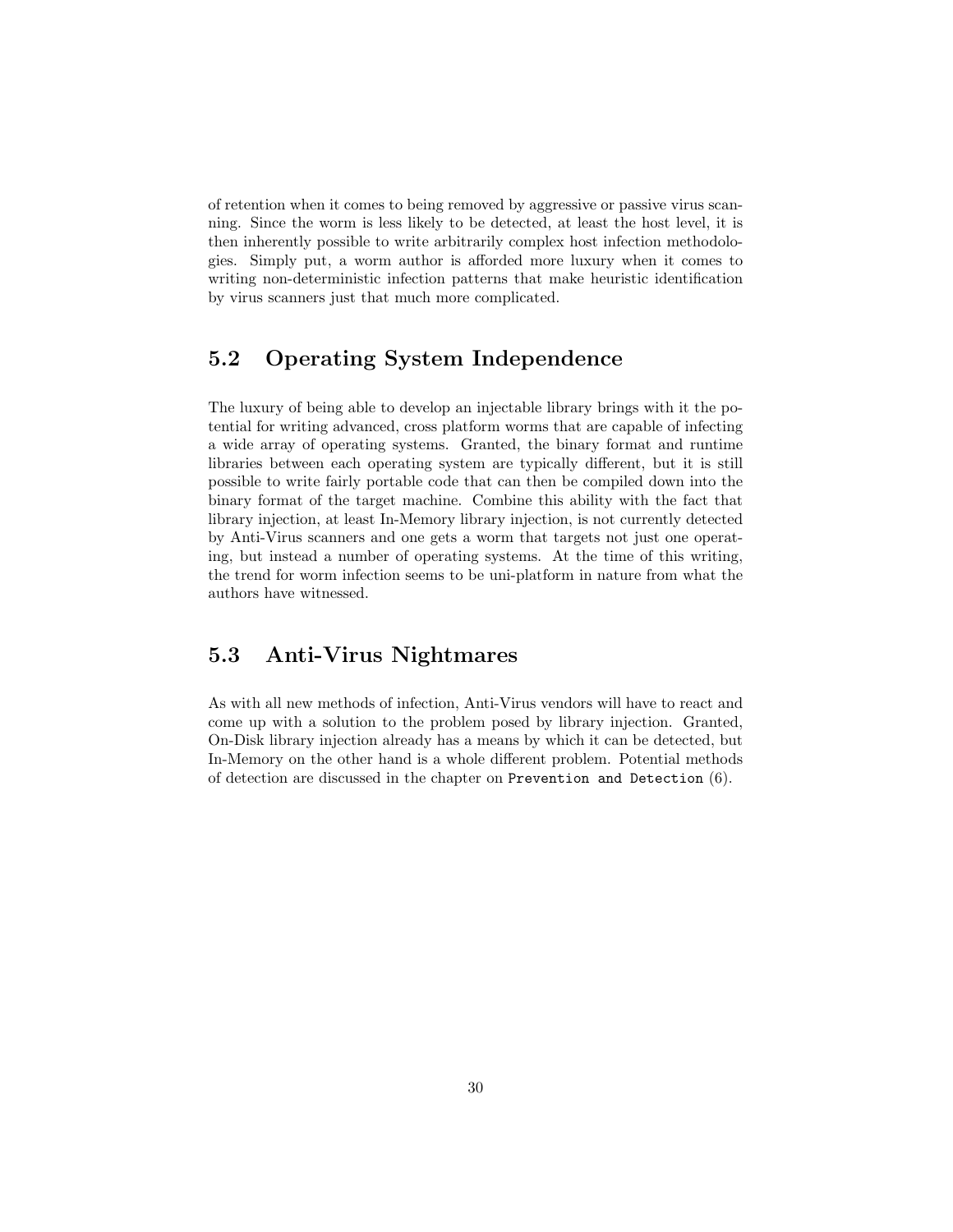## <span id="page-31-0"></span>Chapter 6

## Prevention and Detection

This chapter will discuss potential ways in which remote library injection might be prevented or detected, both passively and aggressively. The methods of detection, much like the methods of injection themselves, vary greatly from platform to platform and as such will be discussed separately from one another.

As far as prevention is concerned, the most logical and repeatedly emphasized solution by the security industry is to ensure that machines remain patched and up-to-date when it comes to security related issues. Indeed, this does not help prevent against the unreleased vulnerabilities, but it is a method of prevention nonetheless. The second method of prevention comes in the form of Host Intrusion Prevention Systems, or HIPS. These packages implement host level intrusion detection and prevention features such as system call logging and analysis, page execution enforcement such as no-exec stacks, and other security improvement features such as ASLR. Both Linux and Windows have HIPS or HIPS-like software components and can be used to help with the prevention of exploits, thusly preventing the injection of libraries.

In the event that prevention isn't an option, detection becomes a requirement. Without prevention or detection, a system is left vulnerable to attack and infection from library injection based techniques. The following sections will analyze potential detection mechanisms for both Linux and Windows.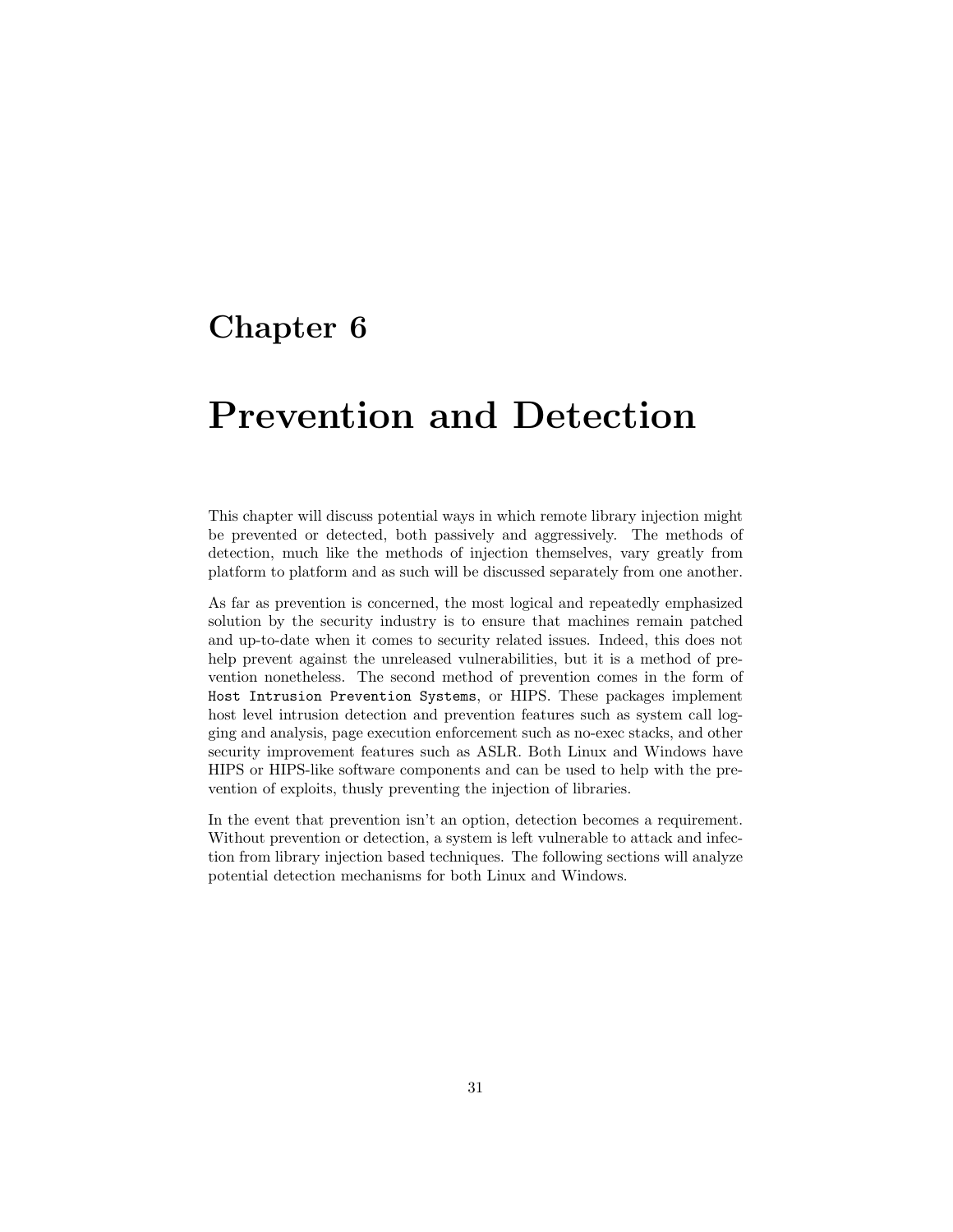### <span id="page-32-0"></span>6.1 Linux

#### <span id="page-32-1"></span>6.1.1 Inspecting Loaded Libraries

An external application can inspect the loaded library list in one of two ways. The least accurate way involves using the proc filesystem and looking at the maps file which contains memory mapping information within a given process. In the case of On-Disk library injection, this method is adequate in detecting whether or not a potentially malicious library has been loaded. On the other hand, In-Memory library injection is not quite as simple. The memory mapping for the library will not show up as being associated with a given file. As such, one cannot directly correlate a memory range with a malware library.

The second, more accurate option involves walking the linked list of loaded libraries in the context of the process. This can be done by using the ptrace function to attach to the process and read memory from within it. In order to enumerate the linked list of loaded libraries, one must first locate the first entry in the list. Fortunately, some versions of ld-linux.so have a named symbol in the bss called dl rtld map. By adding the st value attribute to the base address of  $1d$ -linux.so, the VMA for  $d1$  rtld map can be calculated. Once the address is known, ptrace can be used to read the contents of the global variable which happens to be a struct link map \* variable. The link map structure has the following exposed definition (as found in /usr/include/link.h):

```
struct link_map {
    ElfW(Addr) l_addr;
    char *l_name;
    ElfW(Dyn) *l_ld;
    struct link_map *l_next, *l_prev;
};
```
The l name attribute is a pointer to the name of the library that was loaded. The **l** addr attribute is the base address at which the library was mapped in. Finally, the **l** next and **l** prev attributes are pointers to the next an previous list entries, respectively. By walking the linked list, one can validate whether or not an individual library is valid based on a number of things, such as whether or not it actually exists on disk.

Though this all seems good in theory, there are inherent problems with the fact that one can easily make this detection method implausible. For instance, if an injected library were to remove itself from the **\_dl\_rtld\_map** linked list, one would not be able to detect that it was actually loaded.

With that said, the authors are not aware of a method that can deterministically and reliably detect, either passively or aggressively, that a library has been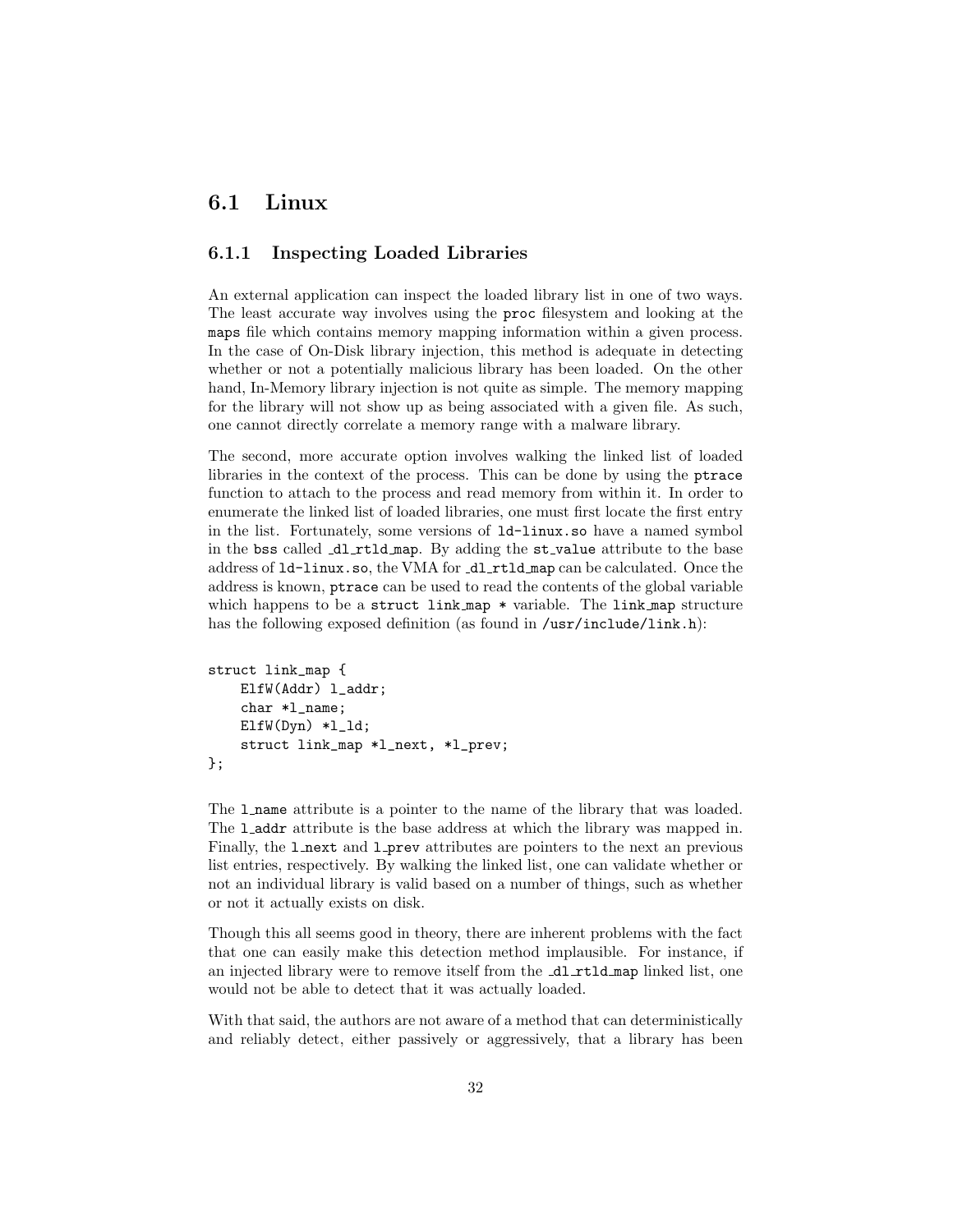injected into a process.

#### <span id="page-33-0"></span>6.1.2 Detecting Function Hooks

One of the critical components to In-Memory library injection is the reliance on being able to hook file operation functions. With that said, if it were possible to detect or prevent a function from being hooked, the problem of library injection, at least In-Memory library injection, could be avoided altogether. At the time of this writing, the authors are not aware of an implemented solution that prevents function hooking. However, a proof of concept capable of doing so is feasible.

One way to prevent the hooking of functions is to make it so an address range that is mapped in from an executable or library as a read-only mapping cannot be converted to read/write. In order to do arbitrary function hooking on Linux, the page of the function's preamble that is being hooked must have its page protection flags modified such that it can be written to. By default, text segments in executables and libraries are mapped in read-only. However, the mprotect system call allows for changing the protection flags on the fly for one or more pages. As such, all that is required to be done before modifying the function's preamble to is to use mprotect to set the protection flags to PROT READ | PROT WRITE | PROT EXEC. If there were a kernel option that prevented the altering of protection from read-only to read-write, the ability to hook functions would be gracefully prevented.

Unfortunately, this comes at the cost of potentially disabling or breaking applications that have valid reasons for hooking functions. For these types of applications an approach can be taken that is similar to  $PaX[10]$  $PaX[10]$  in that a binary can have an extra ELF flag set that indicates to the kernel that text segment protection enforcements should be disabled. This would allow for the select few applications that have valid reasons to hook functions the ability to do so without compromising the security of the machine itself. PaX supports some memory protection enforcement, but not for the scenario listed above.

In the event that function hooking cannot be prevented, another method of detection comes in form of comparing libraries in memory with their images on disk. This is useful in that it can easily detect that a function in a given library has been modified from its original form in memory, which by itself is a strong indication that either something malicious is occurring or some other, potentially valid, change has been made. An example of an application that compares ELF images in memory with their respective images on disk is  $e1fcmp[12]$  $e1fcmp[12]$ . Though this can be useful, it is also easily bypassed by having the injected restore the functions to their original form after the library has completed loading.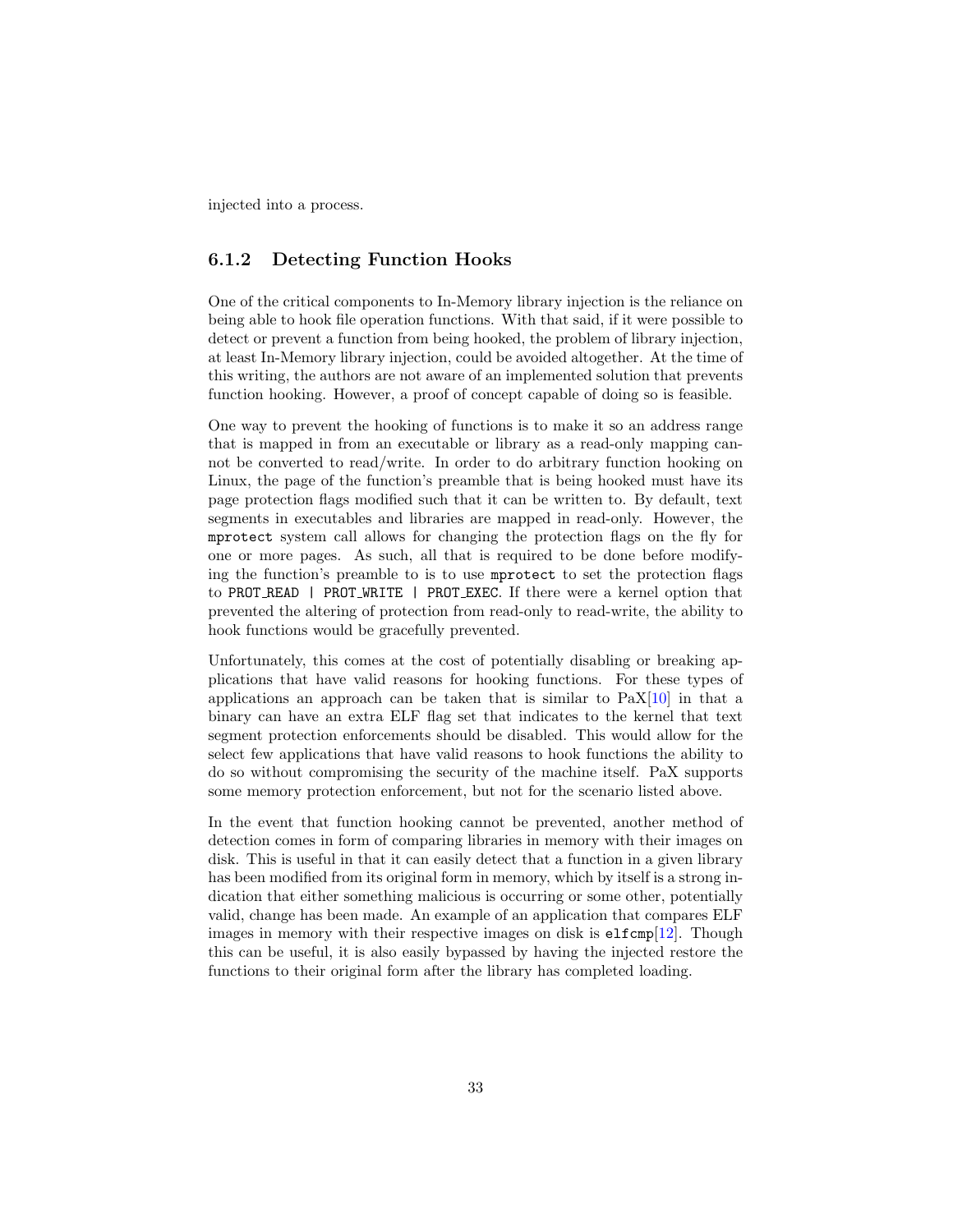### <span id="page-34-0"></span>6.2 Windows

#### <span id="page-34-1"></span>6.2.1 Inspecting Loaded Libraries

The method of enumerating loaded libraries in the context of a given process is a supported feature of the Windows Process API. For this reason it's rather trivial to implement something that checks for libraries that either might be malicious or that do not exist on disk. The API functions and the process used to enumerate loaded libraries, or modules as they are referred to, is shown  $below<sup>1</sup>:$  $below<sup>1</sup>:$  $below<sup>1</sup>:$ 

1. Attach to the process that is to be inspected

In order to enumerate the modules loaded in the context a given process, one must first attach to it. This is accomplished by making use of the OpenProcess function, which takes as an argument a process identifer, an access level, and a boolean parameter that is outside the scope of this paper. When the goal is to enumerate loaded libraries, the dwDesiredAccess argument should be set to (PROCESS QUERY INFORMATION | PROCESS VM READ). Finally, the dwProcessID argument should be set to the process identifier of the process that is to be inspected. Upon success, OpenProcess will return a valid HANDLE which will then be used in subsequent calls. On failure, NULL is returned.

2. Enumerate the process' modules

Once the process has been attached to, the next step involves actually enumerating the list of modules. This is done by making use of the EnumProcessModules function which populates an array if HMODULE's, or handles to modules. On success, TRUE is returned and the array of HMODULE's will hold one or more handles associated with the modules that have been loaded in the context of the attached process. Also, the cbNeeded parameter will be populated with the number of bytes that were actually needed to populate the array, thus indicating how many entries were actually populated. On failure, FALSE is returned.

Once the array has been populated, one can proceed to enumerate it and check the names of the modules by making use of GetModuleFileNameEx, which takes as parameters the handle to the attached process and the handle to the module from which the name is being resolved. The buffer used to hold the name of the module is passed in as an output argument. On success, GetModuleFileNameEx returns the number of bytes copied into the output buffer. On failure, zero is returned.

The above steps are one way in which loaded libraries in the context of a given process can be enumerated. Another way involves injecting a custom library that

<span id="page-34-2"></span><sup>&</sup>lt;sup>1</sup>This process is only supported on NT-based versions of Windows.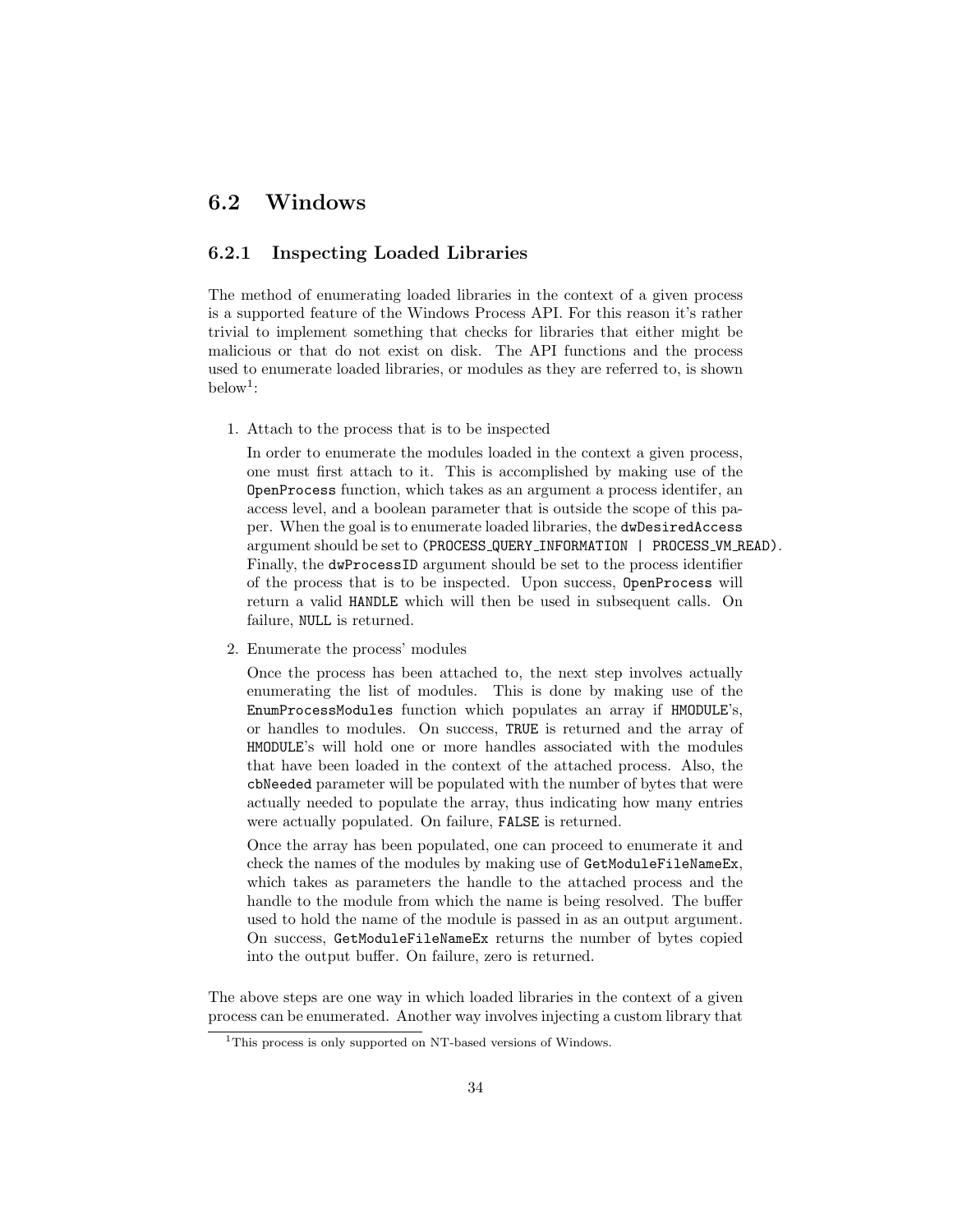manually enumerates the loaded module list directly. Like Linux, which exposes the list of load libraries by way of the  $d1$ rtld map symbol, Windows too has a deterministic location from which libraries can be enumerated. The list of loaded modules is located in the Process Environment Block, or PEB. This is an undocumented structure that holds information about the state of the process and can be directly referenced via fs:[0x30] on IA-32. Loader information is stored in the LoaderData attribute which is of type PEB LDR DATA and is found in the PEB. The PEB LDR DATA structure has the following definition as taken from NTInternals The Undocumented Functions[\[8\]](#page-38-7):

```
typedef struct _PEB_LDR_DATA {
 ULONG Length;
 BOOLEAN Initialized;
 PVOID SsHandle;
 LIST_ENTRY InLoadOrderModuleList;
 LIST_ENTRY InMemoryOrderModuleList;
 LIST_ENTRY InInitializationOrderModuleList;
} PEB_LDR_DATA, *PPEB_LDR_DATA;
```
The LIST ENTRY structure contains a logical previous and next pointer as used in a doubly linked list. Each entry in the three module linked lists point to a LDR MODULE structure which contains the following information:

```
typedef struct _LDR_MODULE {
 LIST_ENTRY InLoadOrderModuleList;
 LIST_ENTRY InMemoryOrderModuleList;
 LIST_ENTRY InInitializationOrderModuleList;
 PVOID BaseAddress;
 PVOID EntryPoint;
 ULONG SizeOfImage;
 UNICODE_STRING FullDllName;
 UNICODE_STRING BaseDllName;
 ULONG Flags;
 SHORT LoadCount;
 SHORT TlsIndex;
 LIST_ENTRY HashTableEntry;
 ULONG TimeDateStamp;
} LDR_MODULE, *PLDR_MODULE;
```
Enumerating the module lists directly allows one a better glance at the actual state of the loaded libraries in that more information can be gathered vice being limited to just the name of the library. This approach is not foolproof, however. It is possible for the injected library to remove itself from the three linked lists and thus disappear from the record. As such, detecting a malicious library via this method should be seen as inadequate.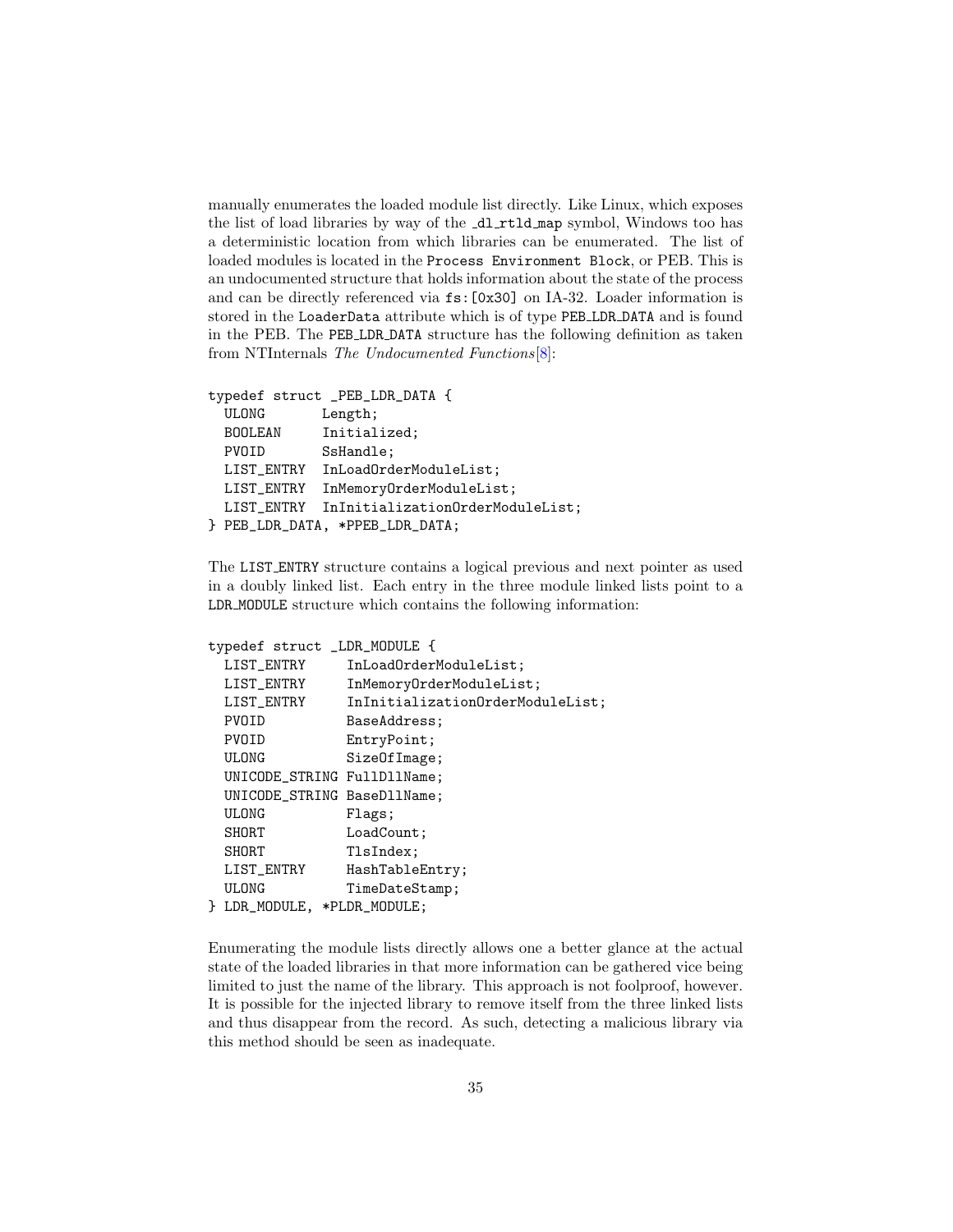### <span id="page-36-0"></span>6.2.2 Detecting Function Hooks

Function hooking is an integral part to In-Memory library injection. It is what facilitates the ability to emulate file and image mapping operations. As such, developing a method used to detect function hooking can be seen as a means to inherently detect In-Memory library injection.

A plausible approach to detecting function hooking is to write a tool that enumerates the loaded module list in a process and compares the image in memory with the image on disk. Granted, this has the same problems that plague the other detection methods in that a library can remove itself from the lists of loaded modules. This fact alone makes this method of detection inadequate due to the fact that removing a library from said lists is trivial.

An alternative approach was outlined in the Linux section on detecting function hooks. The process involves removing the ability to change the protection flags of a library's text segment such that it cannot be changed from read-only to read-write. This makes it impossible to modify the content of a library's text segment in memory (which is a requirement for function hooking). The main problem with this is that some applications do have valid reasons for hooking underlying API functions, such as needing to add extended functionality or error checking that is not otherwise provided.

Finally, like in Linux, the loaded library's text segments can be compared from memory to disk to see if they match. If they do not, it is a good indicator that something odd or malicious has happened. This method of detection can also be used on Linux. Unfortunately, it's a flawed method. The injected library could manually unhook the functions and thus leave no trace that the hooks had existed.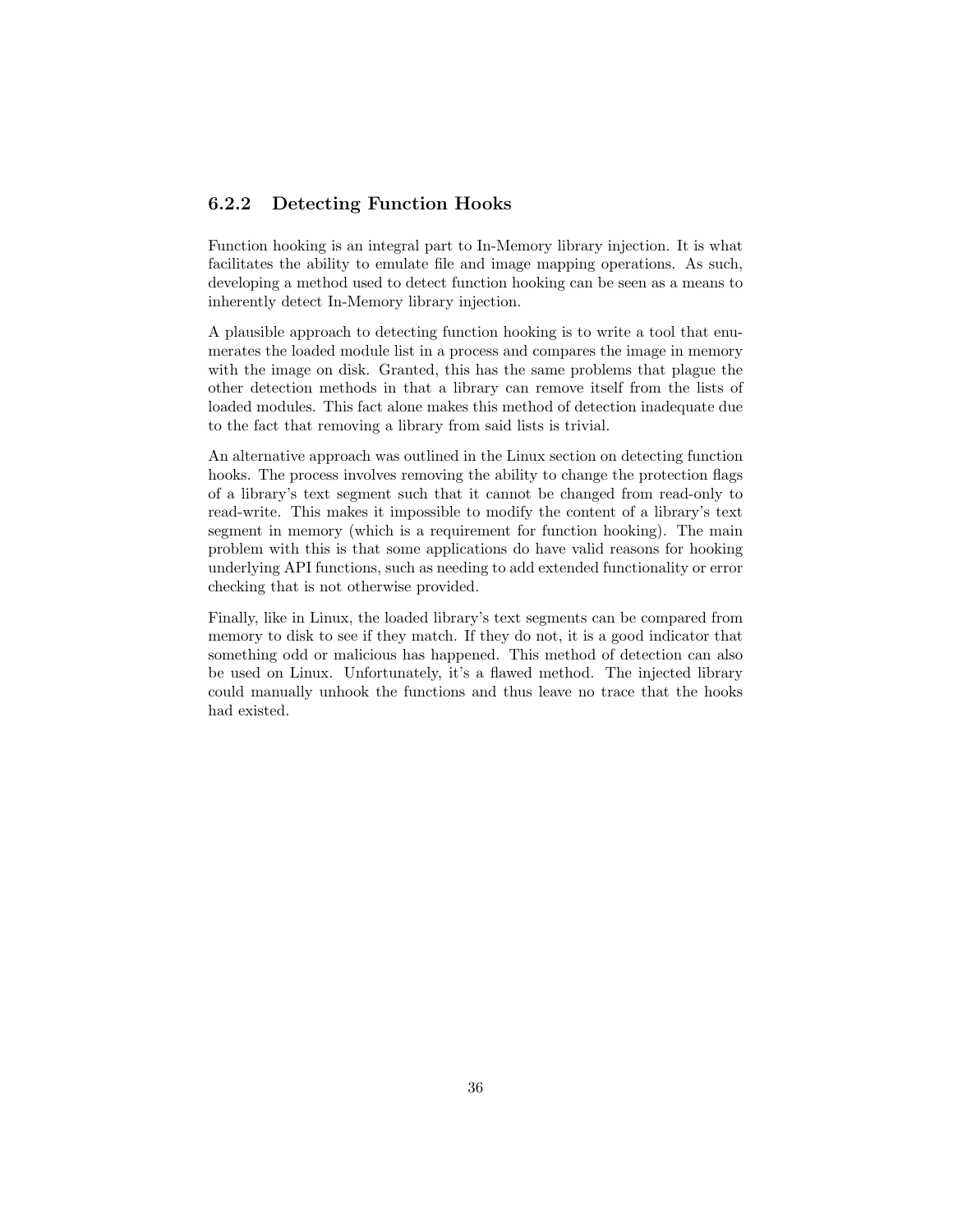## <span id="page-37-0"></span>Chapter 7

# Conclusion

Library injection makes it possible for malware developers to write extremely advanced worms and viruses that are capable of executing under the radar of present day virus scanners. In the interest of addressing this issue before it becomes a common problem, this document has detailed how library injection works, what the potential impacts could be, and how it might be detected or prevented from happening. It is the authors' hope that the reader now has a clear understanding of library injection as a whole.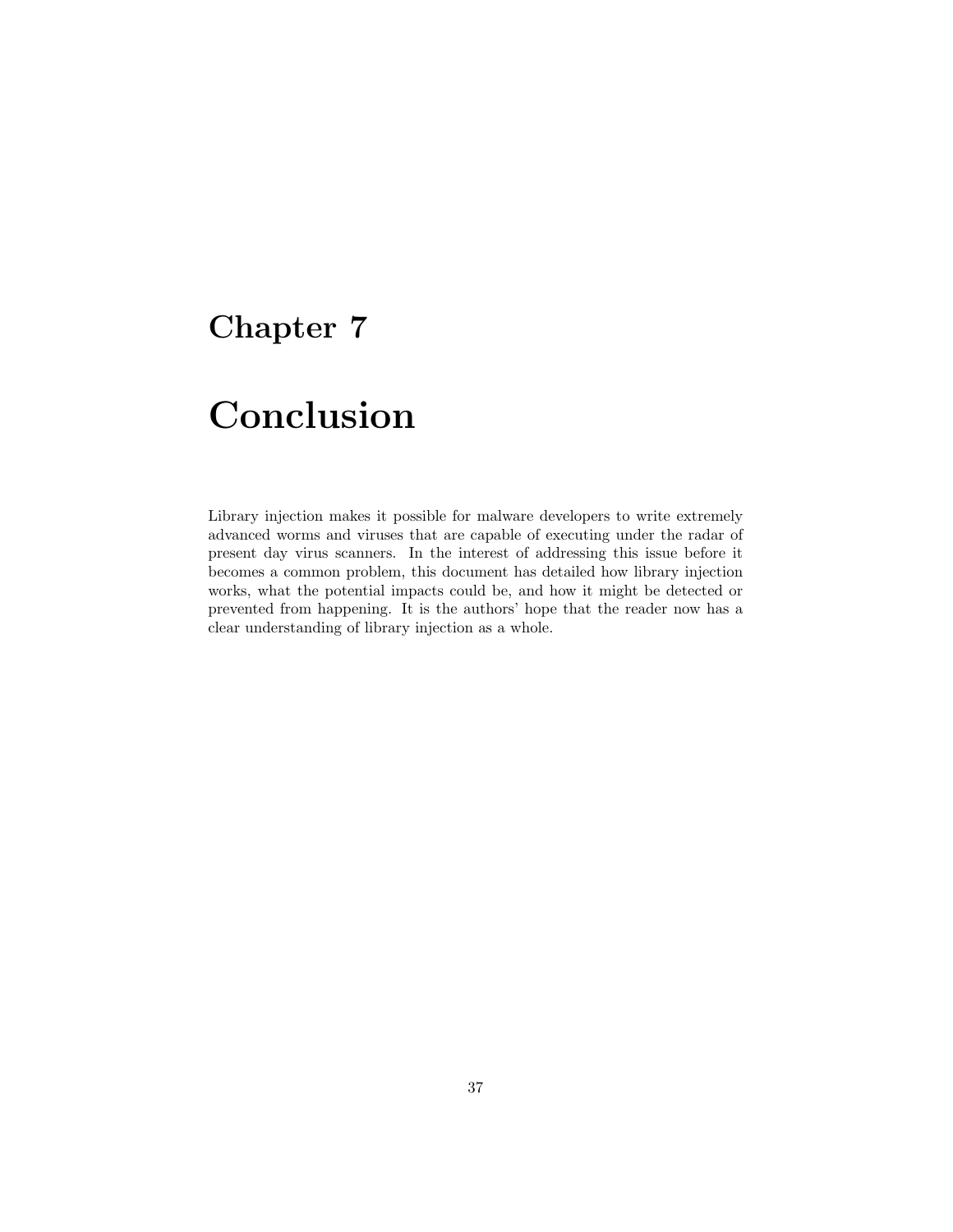# Bibliography

- <span id="page-38-0"></span>[1] eEye Digital Security. Blaster Worm Analysis. <http://www.eeye.com/html/Research/Advisories/AL20030811.html>; accessed Apr 01, 2004.
- <span id="page-38-2"></span>[2] The Last Stage Of Delerium. Win32 Assembly Components. <http://www.lsd-pl.net/documents/winasm-1.0.1.pdf>; accessed Nov 27, 2003.
- <span id="page-38-4"></span>[3] Microsoft Corporation. Detours. <http://research.microsoft.com/sn/detours/>; accessed Apr 03, 2004.
- <span id="page-38-5"></span>[4] Microsoft Corporation. The Microsoft Developer Network. <http://msdn.microsoft.com>; accessed Apr 04, 2004.
- <span id="page-38-3"></span>[5] Moore, Brett. LoadLibrary Shell. <http://www.darklab.org/archive/msg00232.html>; accessed Apr 04, 2004.
- [6] Moore, David and Colleen Shannon. The Spread of the Code-Red Worm  $(CRv2).$ [http://www.caida.org/analysis/security/code-red/coderedv2\\_](http://www.caida.org/analysis/security/code-red/coderedv2_analysis.xml) [analysis.xml](http://www.caida.org/analysis/security/code-red/coderedv2_analysis.xml); accessed Apr 01, 2004.
- <span id="page-38-6"></span>[7] Nebbit, Gary. Re: Launch an exec / proc from memory. [http://groups.google.com/groups?selm=91a3kr\\$66q\\$1@](http://groups.google.com/groups?selm=91a3kr$66q$1@novalfsmtp1.novsvcs.net&output=gplain) [novalfsmtp1.novsvcs.net&output=gplain](http://groups.google.com/groups?selm=91a3kr$66q$1@novalfsmtp1.novsvcs.net&output=gplain); accessed Apr 05, 2004.
- <span id="page-38-7"></span>[8] NTInternals.net. The Undocumented Functions. <http://undocumented.ntinternals.net/>; accessed Apr 03, 2004.
- <span id="page-38-1"></span>[9] PaX. Address Space Layout Randomization. <http://pax.grsecurity.net/docs/aslr.txt>; accessed Apr 03, 2004.
- <span id="page-38-8"></span>[10] PaX. Non-executable Pages. <http://pax.grsecurity.net/docs/noexec.txt>; accessed Apr 03, 2004.